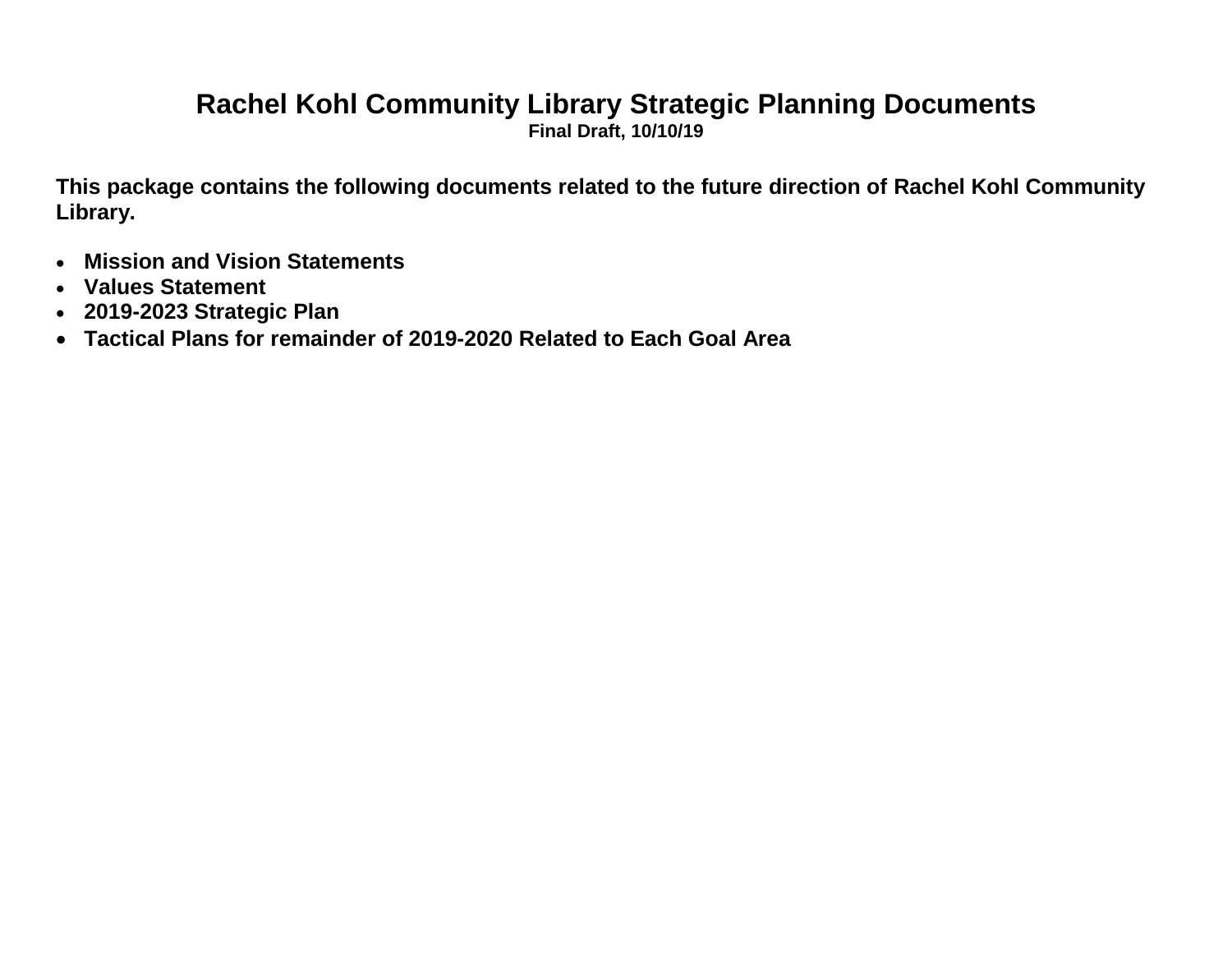## **Rachel Kohl Community Library Mission and Vision Statements**

#### **Mission** (Our purpose for existing) *Serving Bethel, Chadds*

The Rachel Kohl Community Library improves the quality of life among area residents by providing the materials, tools, programming and facilities that create opportunities for lifelong learning, enjoyment, and interaction among all generations.

*Ford, Chester Heights, Concord and Thornbury, PA*



**Vision** (Our dream for tomorrow)

The Rachel Kohl Community Library will become a highly utilized, sustainable "library of the future," serving as the primary center in our five-municipality region for learning, information gathering, research and leisure activities.

| We will know we are capable of achieving our vision when:                                                                                 | <b>Tier</b>      |
|-------------------------------------------------------------------------------------------------------------------------------------------|------------------|
| Our Board of Trustees, staff and volunteers have the capability to generate the resources needed for long-term growth and sustainability. | <b>Top</b>       |
| The communities we serve recognize and appreciate the value we bring to our region's collective quality of life.                          | <b>Top</b>       |
| Our financial base is sufficiently broad and deep, enabling us to sustain and expand our programs to meet emerging needs.                 | <b>Top</b>       |
| We have achieved increased and stable funding from our communities.                                                                       | <b>Top</b>       |
| We have three months or more of surplus funds to cover unforeseen expenses.                                                               | Mid              |
| We have a growing ability to attract human and financial resources from people, institutions and businesses.                              | Mid              |
| Our full-time staff is competitively compensated and receiving benefits in keeping with other similar libraries.                          | Mid              |
| We are successful in adapting our collections to meet the evolving needs of our patrons.                                                  | Mid              |
| Utilization is growing by10% annually across all measured segments.                                                                       | Low              |
| Our technological infrastructure and capabilities are in keeping with our growth.                                                         | Low <sub>/</sub> |
| <b>Key Areas of Strategic Focus:</b>                                                                                                      |                  |
| Focus Board activity principally on those collective actions that lead to increased funding across all revenue segments. (Governance)     | <b>Top</b>       |
| Engage non-fiduciary Development Council in support of our development strategies. (Sustainability)                                       | <b>Top</b>       |
| Build our individual donor base. (Fundraising)                                                                                            | <b>Top</b>       |
| Build community participation, engagement and presence. (Marketing, PR)                                                                   | <b>Top</b>       |
| Create strong relationships with community leadership and influential individuals in our service area. (Strategic Relationships)          | Top              |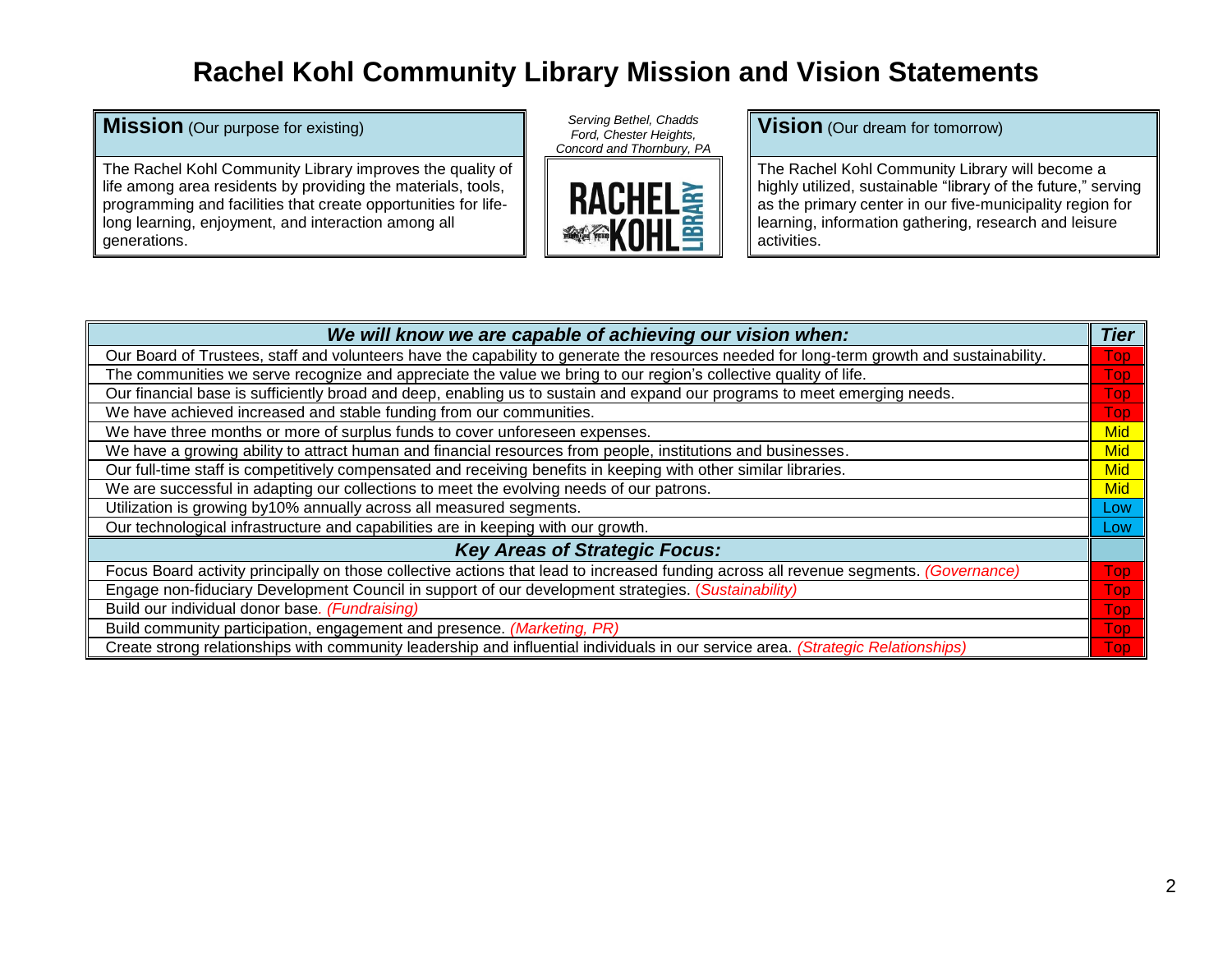# **Rachel Kohl Community Library Values and Operating Principles Statement**

| <b>VALUES AND OPERATING PRINCIPLES (As an Organization and as Individuals)</b>       |                                                                                                                                                                                                                                                                                                                                                                                                                                                                                                                                                                                                                                                                                                                                                                                                                             |  |  |  |  |  |  |
|--------------------------------------------------------------------------------------|-----------------------------------------------------------------------------------------------------------------------------------------------------------------------------------------------------------------------------------------------------------------------------------------------------------------------------------------------------------------------------------------------------------------------------------------------------------------------------------------------------------------------------------------------------------------------------------------------------------------------------------------------------------------------------------------------------------------------------------------------------------------------------------------------------------------------------|--|--|--|--|--|--|
|                                                                                      | We will be a highly valued regional resource for intergenerational learning, information, research and leisure activities                                                                                                                                                                                                                                                                                                                                                                                                                                                                                                                                                                                                                                                                                                   |  |  |  |  |  |  |
| <b>Through</b>                                                                       | <b>By</b>                                                                                                                                                                                                                                                                                                                                                                                                                                                                                                                                                                                                                                                                                                                                                                                                                   |  |  |  |  |  |  |
| Our Approach to<br><b>Serving Our</b><br><b>Communities and</b><br><b>Our Focus</b>  | Conducting our affairs in keeping with professionally accepted ALA principles of proper library management.<br>Focusing our mission on serving the educational, cultural, social and economic needs of five municipalities.<br>Maintaining reading, learning and leisure time activities as our principal areas of focus.<br>$\bullet$<br>Pursuing only those activities that are aligned with our mission in support of education, business and recreation.<br>Providing a safe, welcoming, inclusive and harmonious environment that promotes acceptance of all.                                                                                                                                                                                                                                                          |  |  |  |  |  |  |
| <b>Our Commitment</b><br>to Meeting the<br><b>Needs of Our</b><br><b>Communities</b> | Treating every individual with dignity, compassion, respect and sensitivity.<br>Serving everyone regardless of gender, age, race, religion, sexual orientation or national origin.<br>$\bullet$<br>Promoting a love for and appreciation of knowledge.<br>Helping patrons of all ages reach their potential.<br>Breaking down the barriers that inhibit individuals from learning and communicating.                                                                                                                                                                                                                                                                                                                                                                                                                        |  |  |  |  |  |  |
| <b>Our Approach</b>                                                                  | Stimulating creativity, intellectual curiosity, social interaction, language skills, community involvement and citizenship.<br>$\bullet$<br>Facilitating lifelong learning across all ages across the communities we serve.<br>$\bullet$<br>Excelling in: collecting, preserving, and providing easy access to educational and recreational resources.<br>$\bullet$<br>Creating opportunities for collaboration, cooperation and mutual support among our staff, Board, volunteers and individuals and<br>$\bullet$<br>organizations that could benefit from our endeavors.<br>Creating a welcoming and comfortable physical environment.<br>Ensuring that every activity we undertake supports our mission, vision and values.<br>Providing library services and resources in multiple formats that meet our users' needs. |  |  |  |  |  |  |
| <b>Our Stewardship</b><br>of Resources                                               | Effectively and economically managing the resources entrusted to us.<br>$\bullet$<br>Assuring that benefits of any activity we undertake are in keeping with the human and financial costs of delivery.<br>Seeking ways of leveraging every activity to support additional goals included in our plans.<br>$\bullet$<br>Avoiding at all costs the practice of deficit budgeting.<br>$\bullet$<br>Maintaining a strong, diverse and committed Board of Trustees who will ensure excellent financial controls and oversight.<br>Engaging community leadership at all levels as potential allies and supporters.                                                                                                                                                                                                               |  |  |  |  |  |  |
| A Pursuit of<br><b>Excellence in All</b><br><b>We Do</b>                             | Maintaining a high level of professionalism in all tasks and relationships.<br>$\bullet$<br>Constantly seeking to improve our skills, techniques, materials, offerings and approaches.<br>Leveraging the skills of staff, Board, and volunteers who have demonstrated success, maturity and leadership in the professions<br>from which they are drawn.                                                                                                                                                                                                                                                                                                                                                                                                                                                                     |  |  |  |  |  |  |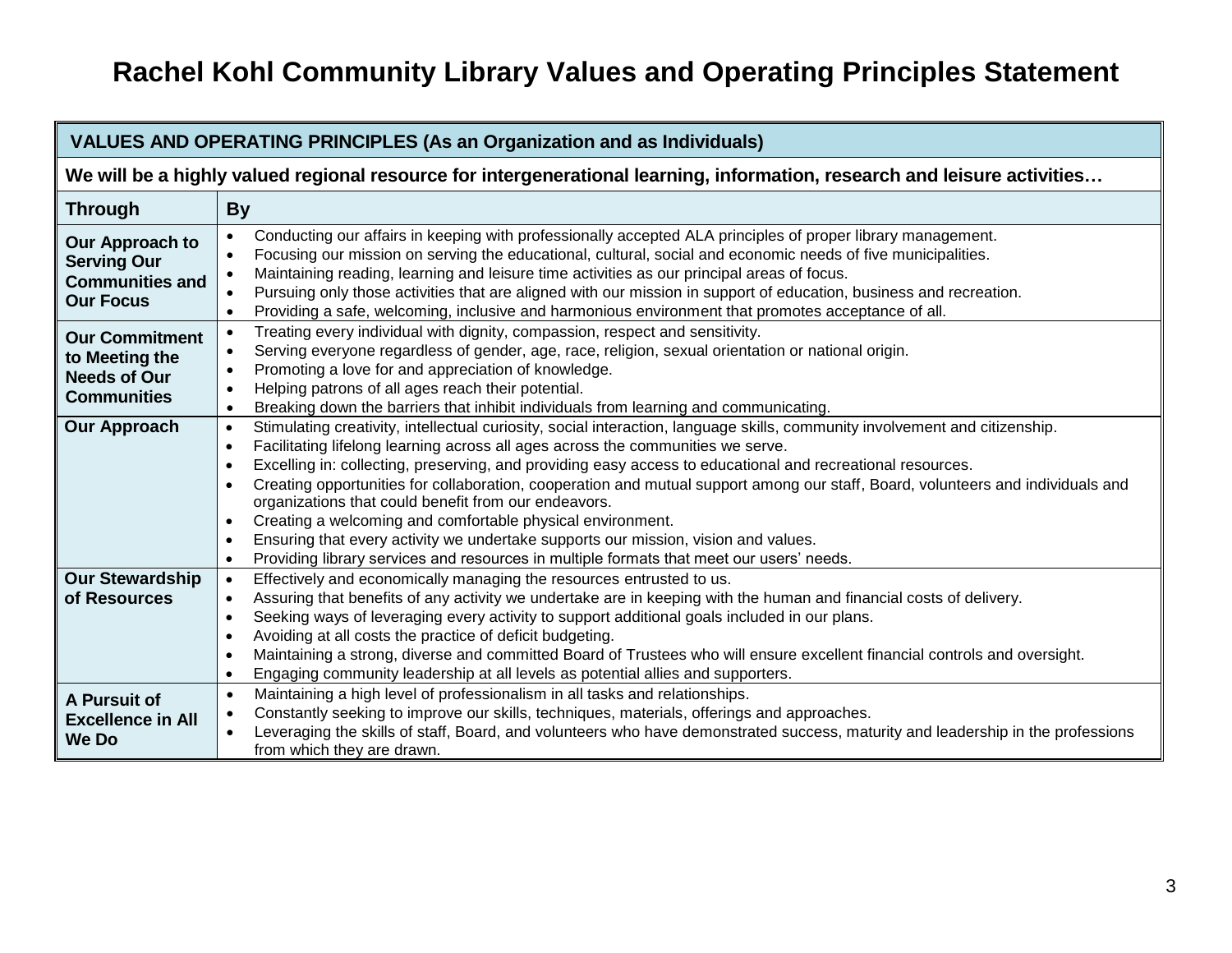# **Rachel Kohl Community Library Strategic Plan 2019-2023**

|                                               | <b>Governance</b>                                                                                                                                                                                                                                     |                                                                                                                                                                                                                                                                                     |                                                                                                                                                                                                                                                                                                                                                                                                                                                                                                                                                                                                                                                                                                                                                                                                                                                                                                                                                                                                                                                                                                                                                                                                                                                                                                                                                                                                                                                                                                                                                                                                                                                                                                                                                                                         |  |  |  |  |  |
|-----------------------------------------------|-------------------------------------------------------------------------------------------------------------------------------------------------------------------------------------------------------------------------------------------------------|-------------------------------------------------------------------------------------------------------------------------------------------------------------------------------------------------------------------------------------------------------------------------------------|-----------------------------------------------------------------------------------------------------------------------------------------------------------------------------------------------------------------------------------------------------------------------------------------------------------------------------------------------------------------------------------------------------------------------------------------------------------------------------------------------------------------------------------------------------------------------------------------------------------------------------------------------------------------------------------------------------------------------------------------------------------------------------------------------------------------------------------------------------------------------------------------------------------------------------------------------------------------------------------------------------------------------------------------------------------------------------------------------------------------------------------------------------------------------------------------------------------------------------------------------------------------------------------------------------------------------------------------------------------------------------------------------------------------------------------------------------------------------------------------------------------------------------------------------------------------------------------------------------------------------------------------------------------------------------------------------------------------------------------------------------------------------------------------|--|--|--|--|--|
| <b>Principal Goal</b><br><b>Areas</b>         | <b>Long-Term Goals</b><br>(Where we'd like to be in 3-<br>5 years)                                                                                                                                                                                    | <b>Annual Goals for</b><br>2019-2020<br>(Major targets for current year)                                                                                                                                                                                                            | <b>Strategies and Key Tactics</b><br>(Best approaches for addressing barriers, opportunities.)                                                                                                                                                                                                                                                                                                                                                                                                                                                                                                                                                                                                                                                                                                                                                                                                                                                                                                                                                                                                                                                                                                                                                                                                                                                                                                                                                                                                                                                                                                                                                                                                                                                                                          |  |  |  |  |  |
| <b>Board</b><br>Development and<br>Engagement | Maintain a governing Board<br>composed of members who<br>collectively bring to the table<br>the ability to ensure the<br>sustainability, utilization and<br>impact of the organization.                                                               | Utilize our 12-member non-<br>$\blacksquare$<br>fiduciary Development Council<br>more fully.<br>Organize a working committee<br>$\blacksquare$<br>structure at the Board level<br>TO DO: Ask Randy about the strategies,<br>etc in next column and below                            | Create a charter for the Development Council that utilizes members help to improve<br>$\blacksquare$<br>Library sustainability, high-level relationships and to bring needed connections and<br>resources to the Library.<br>Share minutes of the board meeting with Development Council members.<br>$\blacksquare$<br>Explore with the Development Council establishing an annual "Friend-raising" event.<br>$\blacksquare$<br>Engage the Development Council in identifying potential resources that would contribute<br>materials etc. to the annual campaign.<br>Create a standing Fundraising Committee to include at least 2 permanent Board<br>$\blacksquare$<br>members and three Development Council Members.<br>Ensure that each Board member understands his/her role and responsibilities.<br>$\blacksquare$<br>The Board will continue to utilize our Development Council and populating it with<br>$\blacksquare$<br>individuals who have the capability to connect and advocate on our behalf with local<br>municipal leadership and who bring needed skills to our table.<br>The staff will provide the Board with more quantifiable information on programs (what's<br>$\blacksquare$<br>working, what is not and what we can change).<br>Identify potential future Board members and invite them to participate on the<br>$\blacksquare$<br>Development Council in order to help ensure the future strength of the Board.<br>Board members will become more visible at Library events.<br>$\blacksquare$<br>The board will consider creating the following committees: Fundraising, Planning, and<br>$\blacksquare$<br>Executive.<br>Committees will be led by a board member and staffed with non-board volunteers and/or<br>$\blacksquare$<br>staff as appropriate. |  |  |  |  |  |
| Long-term<br><b>Sustainability</b>            | By YE 2020, expand the<br>Development Council to 20<br>committed individuals.<br>By YE 2019, have in place a<br>fully functioning fundraising<br>and financial development<br>capability (supported by a<br>standing Board fundraising<br>committee). | By YE 2019, expand the<br>$\bullet$<br>Development Council to 16<br>committed individuals.<br>Maintain our connection with<br>EveryLibrary.org for pro-bono<br>assistance in increasing levels of<br>revenue support from all<br>contributing segments including<br>municipalities. | Our financial priorities going forward will be employee compensation equity, continuity of<br>$\blacksquare$<br>our reserve policy and fund and facilities development.<br>Each year raise sufficient funds on an annualized basis (above earned revenues) to<br>$\blacksquare$<br>provide the dollars needed to support the organization and to fund a growing reserve.<br>Ensure that the Development Council is ethnically and racially diverse.<br>$\blacksquare$<br>Become more adept at utilizing Little Green Light as a donor development and<br>$\blacksquare$<br>segmentation program.<br>Ensure that other libraries in our region are aware of the progress we are making.<br>$\blacksquare$<br>Identify and maintain contact with individuals who may be important to a future<br>referendum.<br>Improve our ability to generate news in area newspapers.<br>$\blacksquare$                                                                                                                                                                                                                                                                                                                                                                                                                                                                                                                                                                                                                                                                                                                                                                                                                                                                                                |  |  |  |  |  |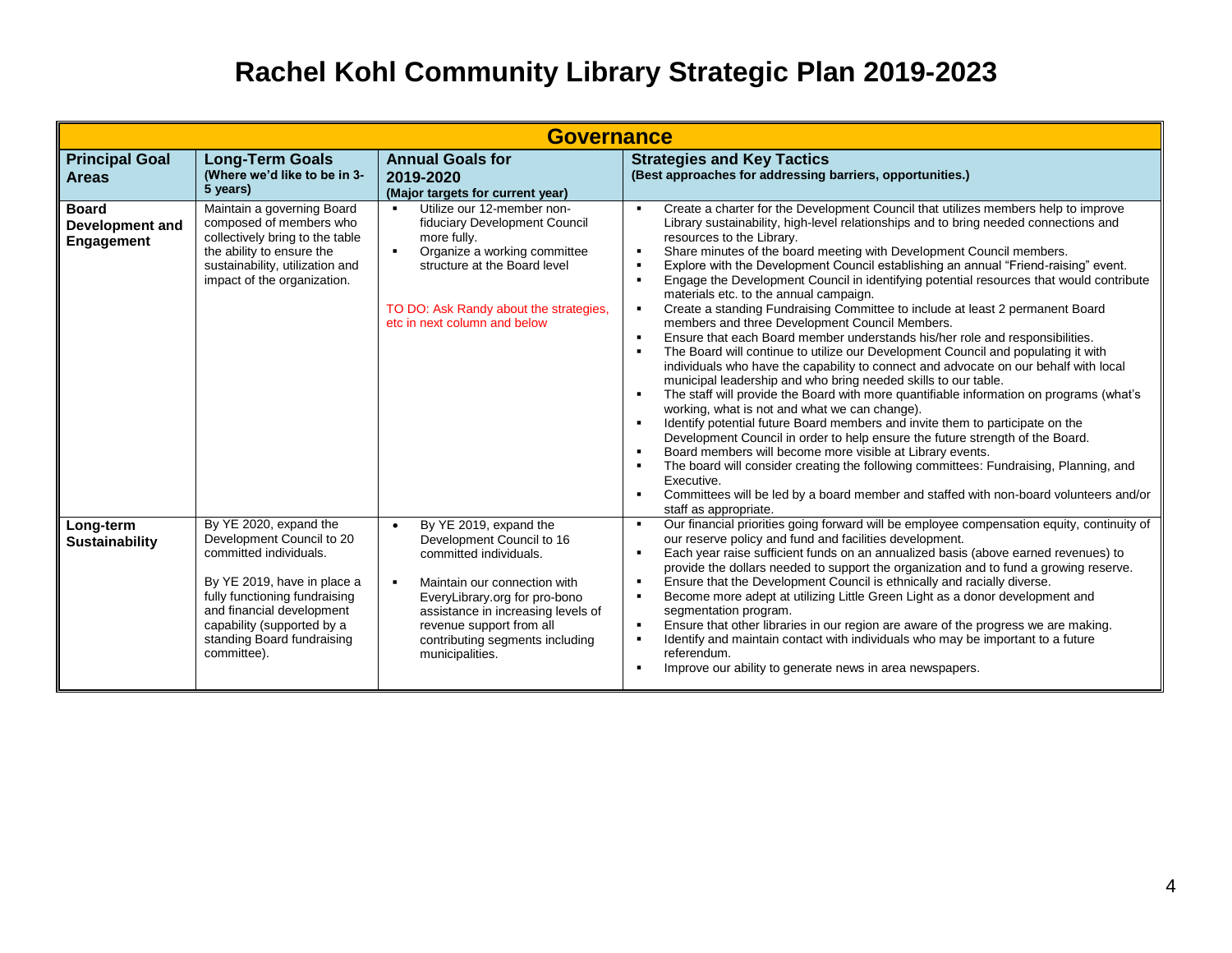|                                                                          | <b>Finances, Revenue Generation and Fundraising</b>                                                                                                                                                                                                                     |                                                                                                                                                                                                                                                                                                                                                                    |                                                                                                                                                                                                                                                                                                                                                                                                                                                                                                                                                                                                                                                                                                                                                                                                                              |  |  |  |  |  |
|--------------------------------------------------------------------------|-------------------------------------------------------------------------------------------------------------------------------------------------------------------------------------------------------------------------------------------------------------------------|--------------------------------------------------------------------------------------------------------------------------------------------------------------------------------------------------------------------------------------------------------------------------------------------------------------------------------------------------------------------|------------------------------------------------------------------------------------------------------------------------------------------------------------------------------------------------------------------------------------------------------------------------------------------------------------------------------------------------------------------------------------------------------------------------------------------------------------------------------------------------------------------------------------------------------------------------------------------------------------------------------------------------------------------------------------------------------------------------------------------------------------------------------------------------------------------------------|--|--|--|--|--|
| <b>Principal Goal</b><br><b>Areas</b>                                    | <b>Long-Term Goals</b><br>(Where we'd like to be in 3-<br>5 years)                                                                                                                                                                                                      | <b>Annual Goals for</b><br>2019-2020<br>(Major targets for current year)                                                                                                                                                                                                                                                                                           | <b>Strategies and Key Tactics</b><br>(Best approaches for addressing barriers, opportunities.)                                                                                                                                                                                                                                                                                                                                                                                                                                                                                                                                                                                                                                                                                                                               |  |  |  |  |  |
| <b>Financial</b><br>Management,<br><b>Transparency and</b><br>Compliance | By YE 2020, we will have at<br>least three months of<br>operating expenses in<br>reserve (up from the current 0<br>months).                                                                                                                                             | Complete a 2020 operating<br>budget by December 31, 2019.<br>Add \$\$ to our reserve fund in<br>2019 (Amount TBD as part of<br>the budgeting process).<br>Publish the 2019 Annual Report<br>on the web site<br>Review and update the by-laws<br>$\blacksquare$<br>as necessary.<br>$\blacksquare$                                                                  | The 2020 Budget will include a provision for expanding/growing reserves.<br>$\blacksquare$<br>Continue to adhere to our financial reserves policy.<br>$\blacksquare$<br>Our fiscal and financial management will be accurate and transparent at all times.<br>$\blacksquare$                                                                                                                                                                                                                                                                                                                                                                                                                                                                                                                                                 |  |  |  |  |  |
| Governmental<br><b>Revenues (State</b><br>and Local)                     | Within five years the Library<br>will be at a sustainable-<br>funding level.                                                                                                                                                                                            | (See Facilities and<br>$\blacksquare$<br>Infrastructure Section for<br>Keystone Grant goals).                                                                                                                                                                                                                                                                      | Seek dollar specific funding increases from each of the five communities we serve on an<br>$\blacksquare$<br>annualized basis, (particularly the municipalities that are in the lowest per-capita funding<br>tiers).<br>Establish funding targets for each municipality based on a per-capita percentage of<br>$\blacksquare$<br>population.<br>Work with volunteer advisors on developing stronger contacts among municipal leaders.<br>$\blacksquare$<br>Host a donor event once a year for large donors.<br>$\blacksquare$<br>Host a Library Legislative engagement function.<br>$\blacksquare$                                                                                                                                                                                                                           |  |  |  |  |  |
| <b>Fundraising</b>                                                       | Within five years be at an<br>annual funds raised level of<br>\$55,000 net of expenses from<br>our Annual Appeal<br>Campaign.<br>By YE 2020, launch a formal<br>planned giving/bequests<br>program that includes<br>messages across all Library<br>promotional mediums. | Raise at least \$50,000 net from<br>$\blacksquare$<br>our annual fund drive.<br>Raise the number of individual<br>$\blacksquare$<br>donors from the current 563<br>active donors now to 600 and<br>the total average gift from \$105<br>to \$120, a 15% increase.<br>Expand our donor prospect list<br>$\blacksquare$<br>from the current-2,634 names to<br>3,000. | Create a written "wish list" and prioritized needs inventory for the library.<br>$\blacksquare$<br>Pitches for funding increases from municipalities will be completed in September and<br>$\blacksquare$<br>October depending on the budgeting schedule for each municipality.<br>Develop a list of desired programs and use the list with potential funders to help sell<br>$\blacksquare$<br>sponsorships that are of interest to the prospects.<br>Specifically target traditionally low contributor segments as potential first-time donors.<br>$\blacksquare$<br>Promote the Children's Programming Fund on the web site.<br>$\blacksquare$<br>Look for ways to expand the reach of the Library's wish list.<br>$\blacksquare$<br>Develop a process for accepting monthly donations via credit card.<br>$\blacksquare$ |  |  |  |  |  |
| <b>Capital Campaign</b>                                                  | Within three to five years be<br>prepared to launch a possible<br>Capital Campaign. (See the<br><b>Facilities and Infrastructure</b><br>Goal Area)                                                                                                                      | By YE 2020, determine what<br>actions need to take place to<br>successfully carry out a capital<br>campaign.                                                                                                                                                                                                                                                       | Seek a Development Council Member who is conversant with running capital campaigns-<br>$\blacksquare$                                                                                                                                                                                                                                                                                                                                                                                                                                                                                                                                                                                                                                                                                                                        |  |  |  |  |  |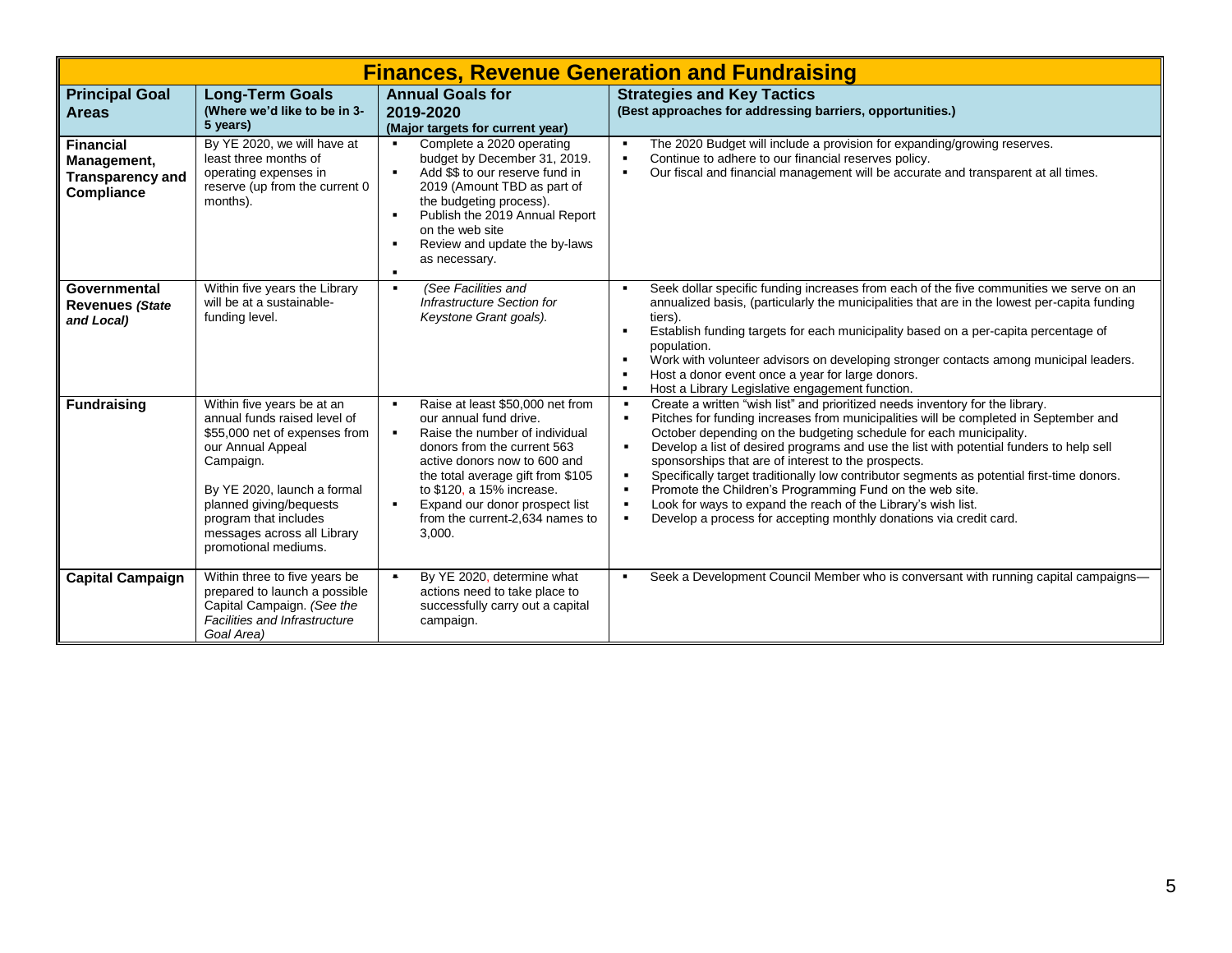|                                              | <b>Accreditation, Programming and Utilization</b>                  |                                                                                                                                                                                        |                                                                                                                                                                                                                                                                                                                                                                                                                                                                                                                                                                                                                                                                                                                                                                                                                                                                                                                                                                                                                                                                                                                                                                                                                                                                                                                                                                                                                                                                                                                                                             |  |  |  |  |  |  |  |
|----------------------------------------------|--------------------------------------------------------------------|----------------------------------------------------------------------------------------------------------------------------------------------------------------------------------------|-------------------------------------------------------------------------------------------------------------------------------------------------------------------------------------------------------------------------------------------------------------------------------------------------------------------------------------------------------------------------------------------------------------------------------------------------------------------------------------------------------------------------------------------------------------------------------------------------------------------------------------------------------------------------------------------------------------------------------------------------------------------------------------------------------------------------------------------------------------------------------------------------------------------------------------------------------------------------------------------------------------------------------------------------------------------------------------------------------------------------------------------------------------------------------------------------------------------------------------------------------------------------------------------------------------------------------------------------------------------------------------------------------------------------------------------------------------------------------------------------------------------------------------------------------------|--|--|--|--|--|--|--|
| <b>Principal Goal</b><br><b>Areas</b>        | <b>Long-Term Goals</b><br>(Where we'd like to be in 3-<br>5 years) | Annual Goals for 2019-2020<br>(Major targets for current year)                                                                                                                         | <b>Strategies and Key Tactics</b><br>(Best approaches for addressing barriers, opportunities.)                                                                                                                                                                                                                                                                                                                                                                                                                                                                                                                                                                                                                                                                                                                                                                                                                                                                                                                                                                                                                                                                                                                                                                                                                                                                                                                                                                                                                                                              |  |  |  |  |  |  |  |
| <b>Evolution of the</b><br><b>Collection</b> | No Long-term Goal                                                  | $\blacksquare$<br>Adapt the Library collections<br>with materials and new<br>learning technologies of<br>interest to our evolving patron<br>base.                                      | Determine what additions must be added to the collection in order to better serve our<br>$\blacksquare$<br>evolving demographics of our patron base.<br>Continue to add ESL, citizenship and language materials to our collections.<br>$\blacksquare$<br>$\blacksquare$                                                                                                                                                                                                                                                                                                                                                                                                                                                                                                                                                                                                                                                                                                                                                                                                                                                                                                                                                                                                                                                                                                                                                                                                                                                                                     |  |  |  |  |  |  |  |
| Program<br><b>Expansion</b><br>(Children)    | No Long-term Goal                                                  | Expand children's<br>$\blacksquare$<br>programming.<br>Create a separate children's<br>$\blacksquare$<br>program plan for the year with<br>participation targets for each<br>offering. | Focus on developing grants and strategic partnerships that will enable us to do more<br>$\blacksquare$<br>children's programming.<br>Look for new and different types of programming that will raise visibility of the Library and<br>$\bullet$<br>enable us to engage more people<br>Develop programs or ancillary offerings (story walk, community garden, etc.) with the<br>$\blacksquare$<br>support of local businesses.<br>Explore the feasibility of adding a wider array of weekend and evening programming.<br>$\blacksquare$<br>Consider monthly Library-focused events that offer opportunities for broadening exposure<br>$\blacksquare$<br>and increasing utilization of facilities such as (a fall Trick or Trunk event, Fall Festival, Pet<br>Show, etc.).<br>Target grandparents as a key prospect group for donating to the Children's Program Fund.<br>$\blacksquare$                                                                                                                                                                                                                                                                                                                                                                                                                                                                                                                                                                                                                                                                     |  |  |  |  |  |  |  |
| Program<br><b>Expansion</b><br>(Adults)      | No Long-term Goal                                                  | Create a separate adult<br>program plan for the year with<br>participation targets for each<br>offering.                                                                               | Identify potential grants or strategic partnerships with businesses or associations that will<br>$\blacksquare$<br>enable us to do more adult programming.<br>Look for new and different types of programming that will raise visibility of the Library and<br>$\blacksquare$<br>enable us to engage more people, particularly programs that get us out of the building, that<br>do not consume huge amounts of staff time and offer opportunities for cost-effective revenue<br>generation.<br>Develop programs or ancillary offerings (lectures, how-to events, community garden, etc.) of<br>$\blacksquare$<br>interest to potentially supporting local businesses.<br>Explore the feasibility of adding a wider array of weekend and evening programming.<br>Conduct multicultural events all year long that appeal to the many ethnic and cultural groups<br>$\blacksquare$<br>in our service area and use these events as tools for enhancing cross-cultural<br>understanding.<br>Consider monthly Library-focused events that offer opportunities for broadening exposure<br>$\blacksquare$<br>and increasing utilization of facilities such as (a summer Farmer's Market, etc.).<br>Create a short list of potential sponsors/collaborators for adult programming.<br>$\blacksquare$<br>Reach out with programs that help people use our services, i.e. parent/child activities.<br>$\blacksquare$<br>Create a series for parents on how to promote literacy with their children and how to choose<br>$\blacksquare$<br>appropriate books for them. |  |  |  |  |  |  |  |
| <b>Patron Growth</b><br>and Utilization      | Increase our registered users<br>to 20,000 by YE 2021.             | Determine what measures and<br>metrics we should be utilizing<br>to measure participation and<br>the perceived value of the<br>library across our communities.                         | Emphasize program participation as a major source of patron participation growth.<br>$\blacksquare$<br>To the extent possible and practical given privacy concerns, capture program participant<br>$\blacksquare$<br>contact information for use in fundraising.                                                                                                                                                                                                                                                                                                                                                                                                                                                                                                                                                                                                                                                                                                                                                                                                                                                                                                                                                                                                                                                                                                                                                                                                                                                                                            |  |  |  |  |  |  |  |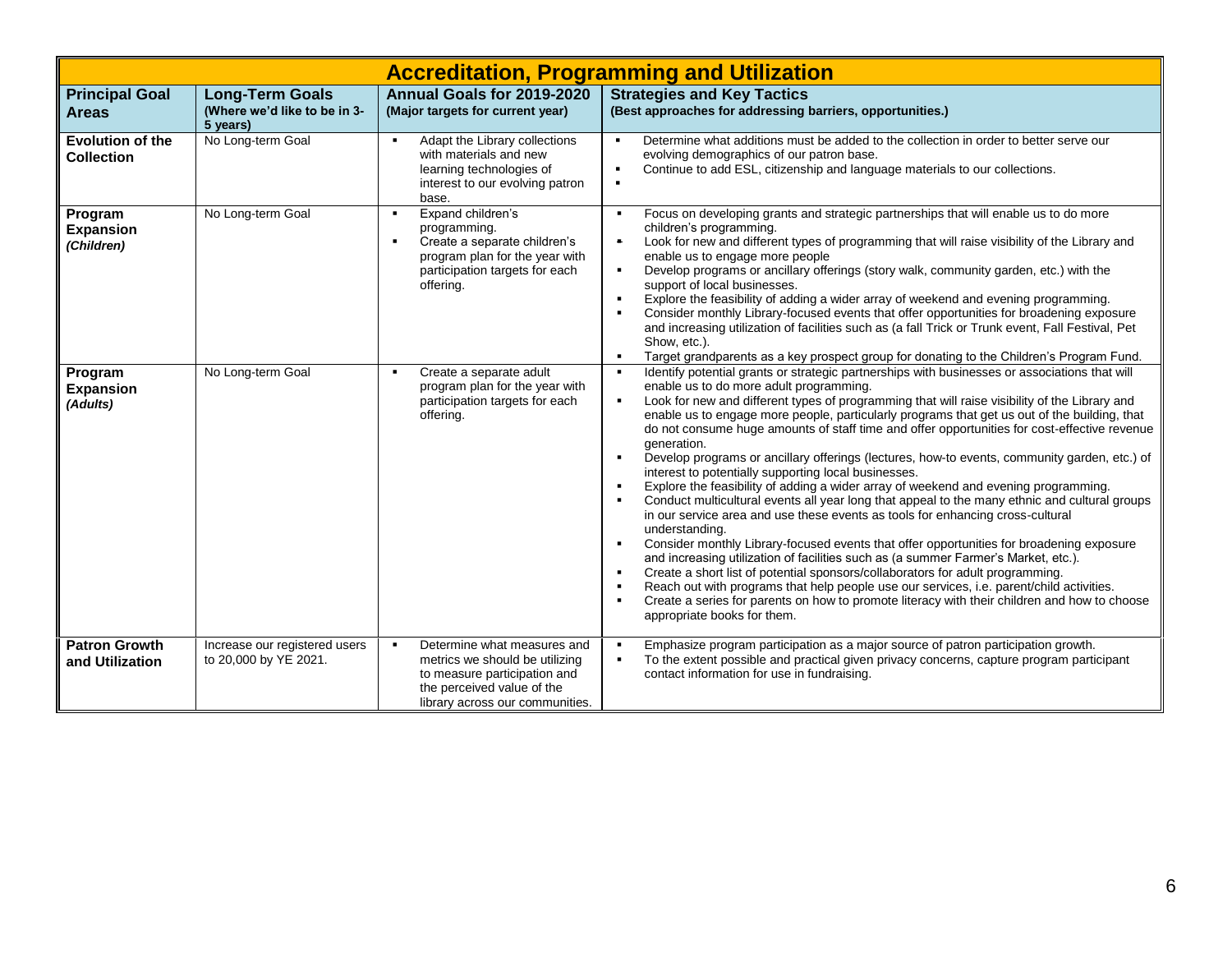|                                           | <b>Visibility and Reputation</b>                                                                                                                                                                                                                     |                                                                                                                                                                                                                                                                                                                                 |                                                                                                                                                                                                                                                                                                                                                                                                                                                                                                                                                                                                                                                                                                                                                                                                                                                                                                                                                                                                                                    |  |  |  |  |  |
|-------------------------------------------|------------------------------------------------------------------------------------------------------------------------------------------------------------------------------------------------------------------------------------------------------|---------------------------------------------------------------------------------------------------------------------------------------------------------------------------------------------------------------------------------------------------------------------------------------------------------------------------------|------------------------------------------------------------------------------------------------------------------------------------------------------------------------------------------------------------------------------------------------------------------------------------------------------------------------------------------------------------------------------------------------------------------------------------------------------------------------------------------------------------------------------------------------------------------------------------------------------------------------------------------------------------------------------------------------------------------------------------------------------------------------------------------------------------------------------------------------------------------------------------------------------------------------------------------------------------------------------------------------------------------------------------|--|--|--|--|--|
| <b>Principal Goal</b><br><b>Areas</b>     | <b>Long-Term Goals</b><br>(Where we'd like to be in 3-<br>5 years)                                                                                                                                                                                   | <b>Annual Goals for</b><br>2019-2020 (Major targets for<br>current year)                                                                                                                                                                                                                                                        | <b>Strategies and Key Tactics</b><br>(Best approaches for addressing barriers, opportunities.)                                                                                                                                                                                                                                                                                                                                                                                                                                                                                                                                                                                                                                                                                                                                                                                                                                                                                                                                     |  |  |  |  |  |
| Marketing/PR and<br><b>Communications</b> | The Library will be well-<br>known and valued throughout<br>the region we serve as a<br>model Library and community<br>resource.                                                                                                                     | Create a greater level of<br>understanding among patrons<br>and prospects of how the<br>Library is funded.<br>Hire a person who will<br>review/revamp website<br>Improve our ability to create<br>better understanding of the<br>library and its<br>needs/opportunities among<br>residents of the five<br>communities we serve. | Create a mindset among Board, staff and volunteers that education of the public about the<br>$\blacksquare$<br>value of the Library starts at the door.<br>Use the Museum Pass Program as a vehicle for promoting Library Value among users.<br>٠<br>Secure volunteers with expertise to develop a marketing/promotion plan and key strategies<br>for the organization.<br>The Rachel Kohl Community Library web site will become an increasingly important vehicle<br>$\blacksquare$<br>for awareness building, constituency development and branding.<br>Conduct a review of the web site to determine what, if any, changes are needed.<br>٠<br>Use social media and the Internet as important constituency development tools.<br>$\blacksquare$<br>Create a planned set of communications and media vehicles, each mutually supportive, to<br>$\blacksquare$<br>be used in promoting the value of the Library.<br>Continue to participate in community events or do roadshows to promote the Library at least<br>once a month. |  |  |  |  |  |
| <b>Strategic</b><br><b>Relationships</b>  | The Rachel Kohl Community<br>Library will be familiar to,<br>conversant with, understood,<br>and valued among the<br>leadership of our served<br>communities and key<br>constituencies important to<br>our future development and<br>sustainability. | Identify and initiate or improve<br>relations with the top 10 most<br>strategically important<br>organizations and individuals<br>with whom we must develop<br>relationships if we are to grow.                                                                                                                                 | Continue to develop strong, face to face positive relationships with leaders of those<br>п.<br>organizations as well as community "movers and shakers" who can impact our progress and<br>sustainability.<br>Develop and prioritize a list of at least 10 strategically important collaborative partners, and<br>begin converting each to RKL advocates.<br>Engage leadership in our municipalities for purposes of funding and embracing our mission.<br>Engage the political leadership in each of the communities we serve so that they become<br>advocates for our mission and vision.<br>Once a year, conduct a joint Board meeting with the Friends of the Library leadership so that<br>our plans are known and understood.                                                                                                                                                                                                                                                                                                 |  |  |  |  |  |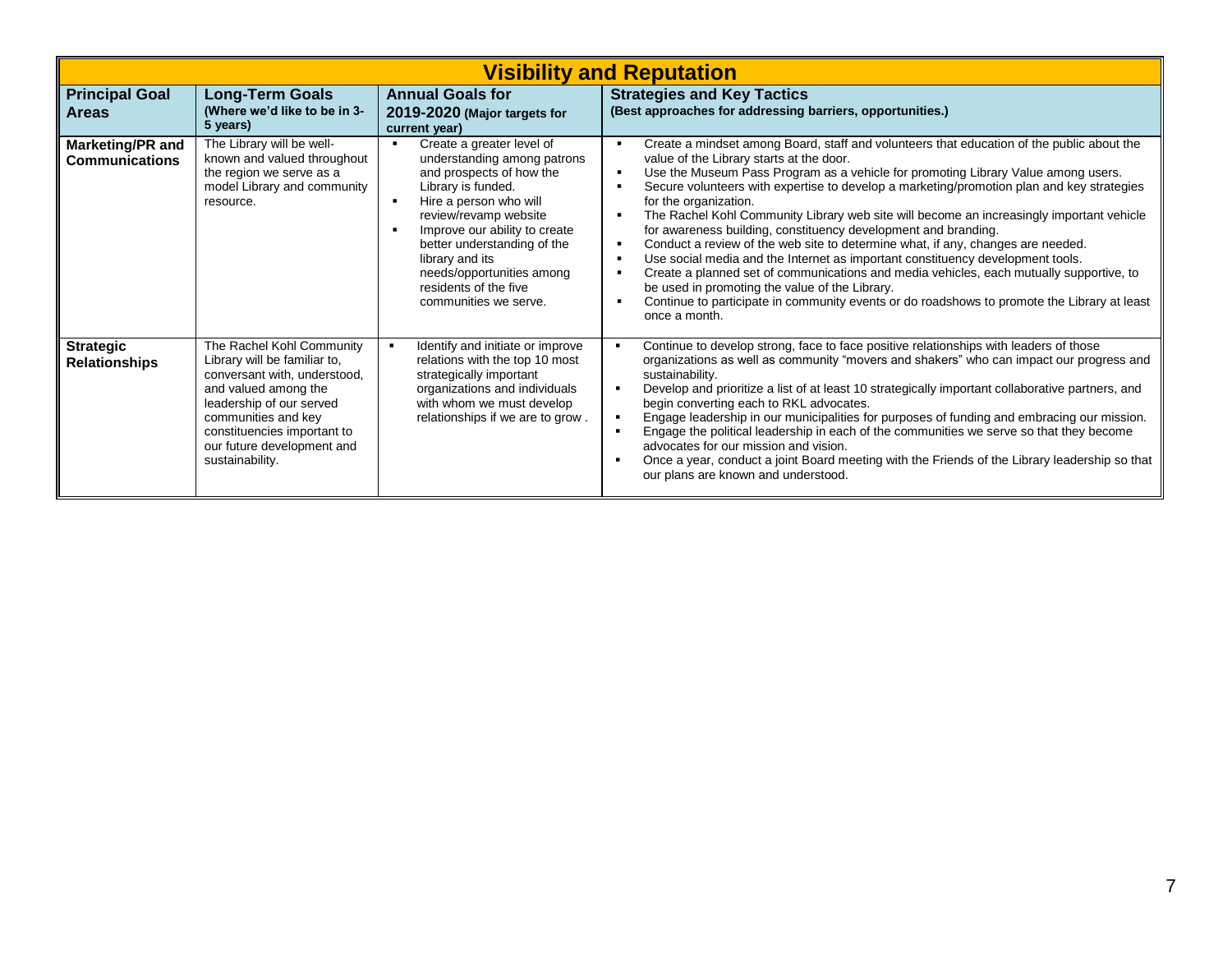|                                                                                | <b>Staffing, Administration and Infrastructure</b>                                                                                                                                                                                                                                                                                                                       |                                                                                                                                                                                                                                                                                                                                              |                                                                                                                                                                                                                                                                                                                                                                                                                                                                                                                                                                                                                                                                                                                                                                                                             |  |  |  |  |  |
|--------------------------------------------------------------------------------|--------------------------------------------------------------------------------------------------------------------------------------------------------------------------------------------------------------------------------------------------------------------------------------------------------------------------------------------------------------------------|----------------------------------------------------------------------------------------------------------------------------------------------------------------------------------------------------------------------------------------------------------------------------------------------------------------------------------------------|-------------------------------------------------------------------------------------------------------------------------------------------------------------------------------------------------------------------------------------------------------------------------------------------------------------------------------------------------------------------------------------------------------------------------------------------------------------------------------------------------------------------------------------------------------------------------------------------------------------------------------------------------------------------------------------------------------------------------------------------------------------------------------------------------------------|--|--|--|--|--|
| <b>Principal Goal</b><br><b>Areas</b>                                          | <b>Long-Term Goals</b><br>(Where we'd like to be in 3-<br>5 years)                                                                                                                                                                                                                                                                                                       | <b>Annual Goals for</b><br>2019-2020 (Major targets for<br>current year)                                                                                                                                                                                                                                                                     | <b>Strategies and Key Tactics</b><br>(Best approaches for addressing barriers, opportunities.)                                                                                                                                                                                                                                                                                                                                                                                                                                                                                                                                                                                                                                                                                                              |  |  |  |  |  |
| <b>Talent and</b><br>Organization<br>(Staff, Volunteers<br>and Administration) | Continue to employ a highly<br>qualified and dedicated staff<br>of individuals who have the<br>capability of managing their<br>respective areas of<br>responsibility with a minimum<br>of oversight.<br>Within three years hire a part-<br>time development person to<br>oversee fundraising and<br>marketing.<br>Begin offering benefits to all<br>full-time employees. | The board will spend a portion<br>$\blacksquare$<br>of one meeting a year<br>specifically focusing on staff<br>needs, concerns, ideas, etc.<br>Seek an experienced volunteer<br>$\blacksquare$<br>who is willing to serve as a<br>grant writer.                                                                                              | Utilize the salary and benefits survey that is being done by the Haverford library.<br>$\blacksquare$<br>Determine how, and at what level, we will fund a pension package for our executive director.<br>٠<br>Conduct an annual Library, Volunteer Recognition event.<br>$\blacksquare$<br>A portion of one Board meeting every year will be devoted to a presentation by Executive<br>٠<br>Director reviewing staff concerns, ideas, needs, etc.                                                                                                                                                                                                                                                                                                                                                           |  |  |  |  |  |
| <b>Facilities and</b><br><b>Infrastructure</b>                                 | By YE 2025 or sooner create<br>an alternative that affords<br>convenient access for<br>individuals from the<br>communities we serve as well<br>as high visibility for the<br>Library.<br>In 2020 apply for another<br>Keystone Grant.                                                                                                                                    | Establish a long-term facilities<br>and space needs/usage<br>plan/strategy that includes how<br>the proceeds from a capital<br>campaign would be used.                                                                                                                                                                                       | Identify what our most critical near-term capital expenditure needs are that will require our<br>attention in the next 1-3 years.<br>Develop a written long-term space and facilities plan for the Library related to remaining in<br>$\blacksquare$<br>our current location or establishing a presence elsewhere.<br>Base all expansion decisions on our ability to staff and manage the programs and activities.<br>٠<br>Seek donations from area corporations of comfortable furniture for quiet and reading areas.<br>$\blacksquare$<br>In the event it is decided to remain in our current location, reconfigure and expand the space<br>$\blacksquare$<br>to include individual study spaces, small community meeting rooms, tutoring spaces and<br>programming spaces. Consider adding a Bookmoblie. |  |  |  |  |  |
| <b>Measurement and</b><br><b>Evaluation</b>                                    | By YE 2019 be in a position<br>to demonstrate the value of<br>the Library to our<br>communities based upon<br>objective results data<br>gathering and anecdotal<br>stories of individual<br>transformation.                                                                                                                                                              | Increase our ability to<br>$\blacksquare$<br>understand patron satisfaction,<br>issues, needs and concerns<br>through a formal program of<br>measurement.<br>By YE 2019, have in operation<br>a comprehensive outcomes<br>measurement process<br>including a set of indicators<br>that can be used to promote<br>the impact of our programs. | We will measure impacts as well as outputs.<br>$\blacksquare$<br>Focus not only on numbers of patrons served, but on measurable impacts of their exposure<br>٠<br>to the Library.<br>Determine what we can effectively measure and how to gather the data.<br>$\blacksquare$<br>Continue to use Library Value Calculator stats in all PR pieces and fundraising---raising the<br>٠<br>awareness                                                                                                                                                                                                                                                                                                                                                                                                             |  |  |  |  |  |

 $\blacksquare$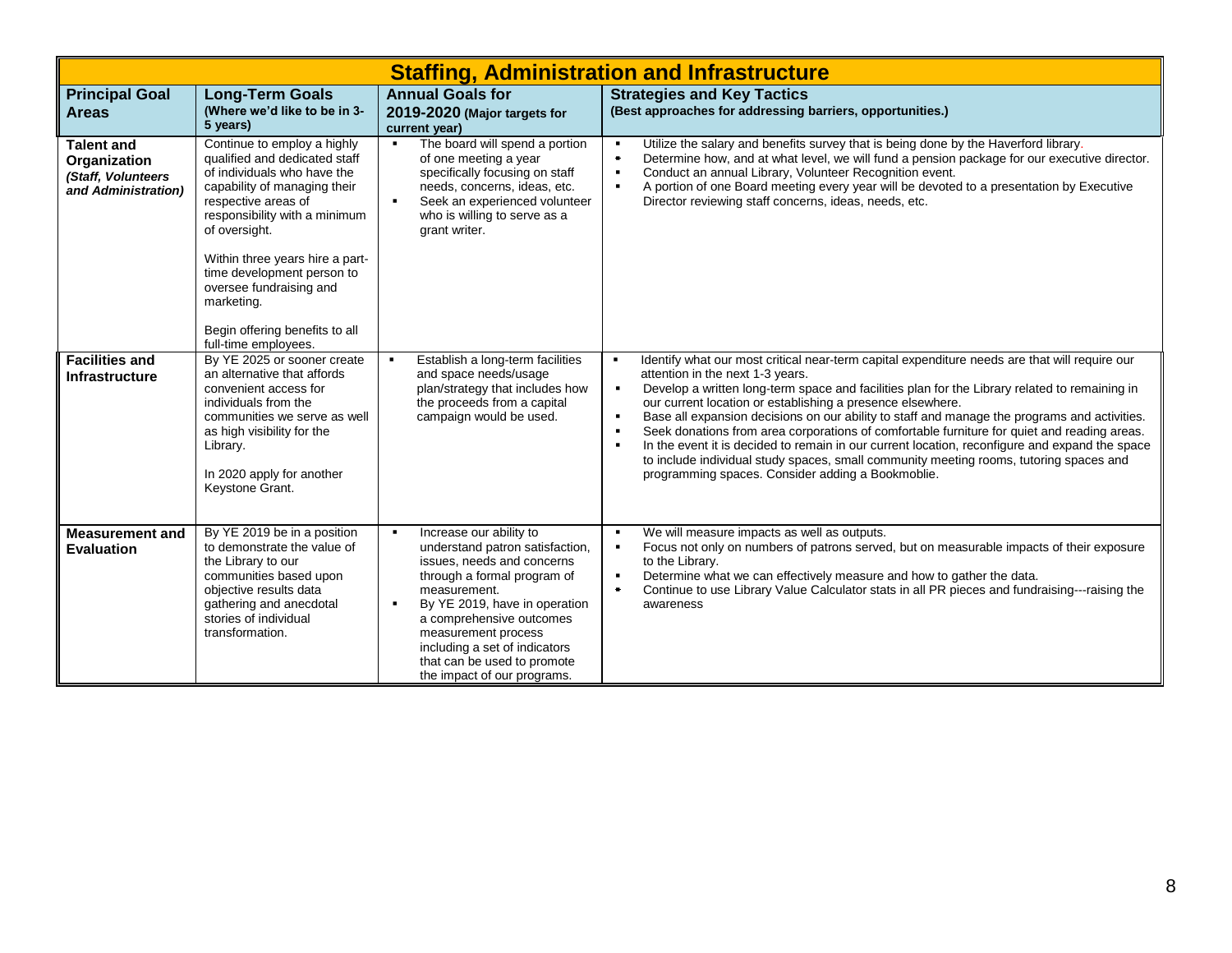### *Rachel Kohl Community Library*  **2019-2020 Annual Goal Summary**

| <b>Principal Goal Areas</b>                              | Annual Goals for FY 2019-2020<br>(Major targets for current planning year)                                                                                                              |                |  |  |  |  |  |
|----------------------------------------------------------|-----------------------------------------------------------------------------------------------------------------------------------------------------------------------------------------|----------------|--|--|--|--|--|
|                                                          |                                                                                                                                                                                         | Done           |  |  |  |  |  |
|                                                          | <b>Governance</b>                                                                                                                                                                       |                |  |  |  |  |  |
| <b>Board Development and</b><br>Engagement               | Utilize our 12-member non-fiduciary Development Council more fully.                                                                                                                     | <b>Behind</b>  |  |  |  |  |  |
|                                                          | Organize a working committee structure at the Board level.                                                                                                                              | <b>On Plan</b> |  |  |  |  |  |
| <b>Long-term Sustainability</b>                          | Maintain our connection with EveryLibrary.org for pro-bono assistance in increasing levels of revenue support from all contributing segments<br>including municipalities.               |                |  |  |  |  |  |
|                                                          | By YE 2019, expand the Development Council to 16 committed individuals.                                                                                                                 | <b>On Plan</b> |  |  |  |  |  |
|                                                          | <b>Finances, Revenue Generation and Fundraising</b>                                                                                                                                     |                |  |  |  |  |  |
| <b>Financial Management,</b>                             | Complete a 2020 operating budget by December 31, 2019.                                                                                                                                  |                |  |  |  |  |  |
| <b>Transparency and</b>                                  | Add \$\$ to our reserve fund in 2020 (Amount TBD as part of the budgeting process).                                                                                                     |                |  |  |  |  |  |
| Compliance                                               | Publish the current Annual Report on the web site<br>Done                                                                                                                               |                |  |  |  |  |  |
|                                                          | Review and update the by-laws as necessary.<br>Done<br>Complete the mortgage restructuring by January 1, 2019 @ 3.5% over 30 years (which will improve cash flow by \$24,000 annually). |                |  |  |  |  |  |
| <b>Governmental Revenues</b><br>(State and Local)        | (See Facilities and Infrastructure Section for Keystone Grant goals).                                                                                                                   | Done           |  |  |  |  |  |
| <b>Fundraising</b>                                       | Raise at least \$50,000 net from our annual fund drive.                                                                                                                                 | <b>On Plan</b> |  |  |  |  |  |
|                                                          | Raise the number of individual donors from the current 563 active donors now to 600 and the total average gift by 15% increase.                                                         | <b>On Plan</b> |  |  |  |  |  |
|                                                          | Expand our donor prospect list from the current-2,634 names to 3,000.                                                                                                                   | <b>On Plan</b> |  |  |  |  |  |
|                                                          | Establish a Children's Programming Fund with a target of \$5,000 annually to help underwrite programs.                                                                                  |                |  |  |  |  |  |
| <b>Capital Campaign</b>                                  | By YE 2020, determine feasibility of successfully carry out a capital campaign.                                                                                                         | <b>On Hold</b> |  |  |  |  |  |
|                                                          | <b>Accreditation, Programming and Utilization</b>                                                                                                                                       |                |  |  |  |  |  |
| <b>Evolution of the Collection</b>                       | Adapt the Library collections with materials and new learning technologies of interest to our evolving patron base.                                                                     |                |  |  |  |  |  |
| <b>Program Expansion</b><br>(Children)                   | Expand children's programming.<br>Continue children's program plan for each month with participation targets for each offering.                                                         |                |  |  |  |  |  |
| <b>Program Expansion (Adults)</b>                        | Continue adult program plan for each month with participation targets for each offering.                                                                                                |                |  |  |  |  |  |
|                                                          | <b>Visibility and Reputation</b>                                                                                                                                                        |                |  |  |  |  |  |
| <b>Marketing/PR and</b>                                  | Create a greater level of understanding among patrons and prospects of how the Library is funded.                                                                                       | Ongoing        |  |  |  |  |  |
| <b>Communications</b>                                    | Recruit an Intern to review marketing/PR materials.                                                                                                                                     | Done           |  |  |  |  |  |
|                                                          | Improve our ability to create better understanding of the library and its needs/opportunities among residents of the five communities we serve.                                         | Ongoing        |  |  |  |  |  |
| <b>Strategic Relationships</b>                           | Identify and initiate or improve relations with the top 10 most strategically important organizations and individuals with whom we must develop<br>relationships if we are to grow.     |                |  |  |  |  |  |
|                                                          | <b>Staffing, Administration and Infrastructure</b>                                                                                                                                      |                |  |  |  |  |  |
| <b>Talent and Organization</b><br>(Staff, Volunteers and | The board will spend a portion of one meeting a year specifically focusing on staff needs, concerns, ideas, etc.                                                                        |                |  |  |  |  |  |
| <b>Administration</b> )                                  | Seek an experienced volunteer who is willing to serve as a grant writer.                                                                                                                |                |  |  |  |  |  |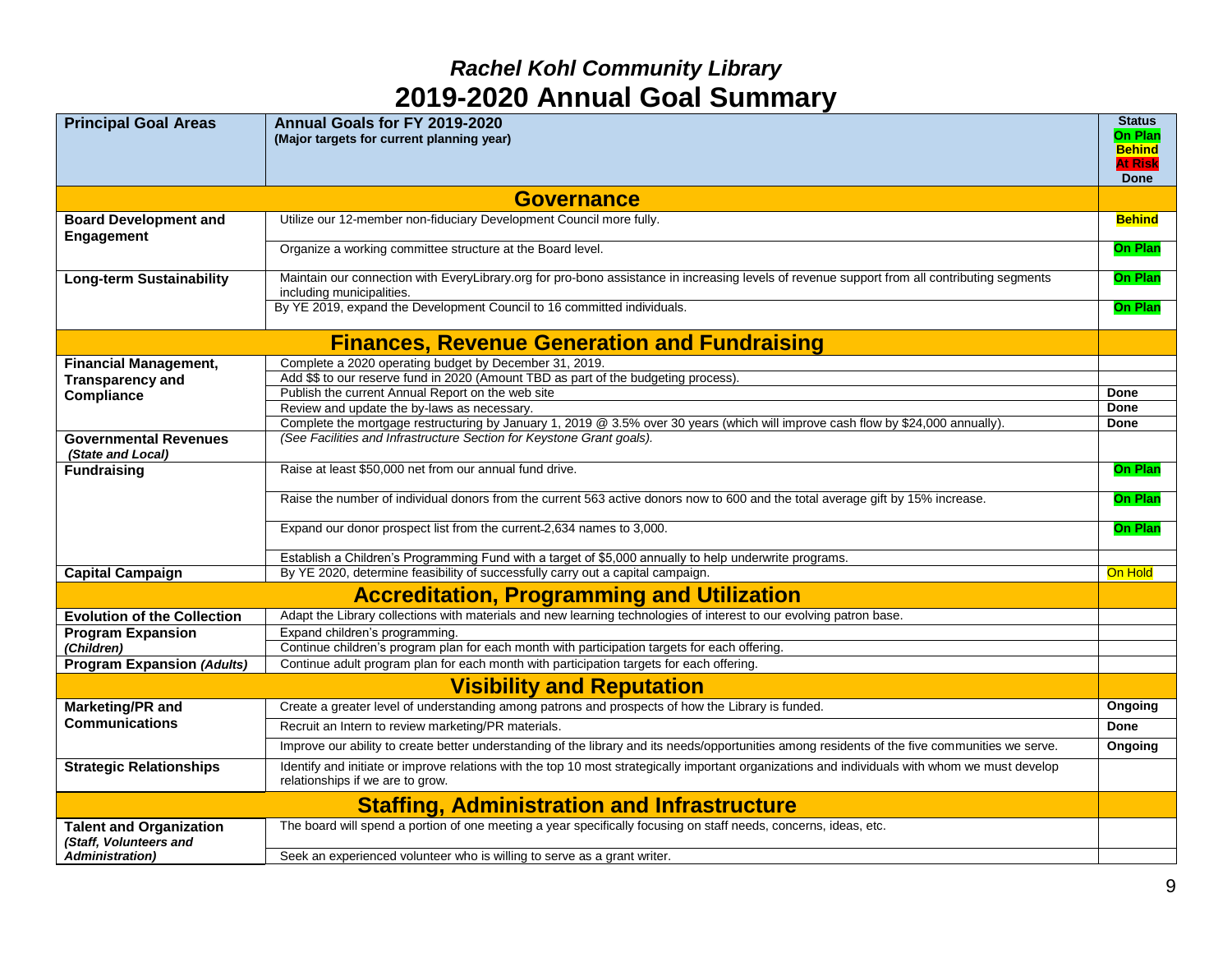| <b>Facilities and Infrastructure</b> | Establish a long-term facilities and space needs/usage plan/strategy that includes how the proceeds from a capital campaign would be used.                          | <b>Behind</b>  |
|--------------------------------------|---------------------------------------------------------------------------------------------------------------------------------------------------------------------|----------------|
|                                      | Determine what kind of system we will install within the \$170,000 budget and complete the replacement of the HVAC system in April-June 2019.                       | Done           |
| Measurement and                      | Increase our ability to understand patron satisfaction, issues, needs and concerns through a formal program of measurement                                          | Ongoing        |
| <b>Evaluation</b>                    | By YE 2019, have in operation a comprehensive outcomes measurement process including a set of indicators that can be used to promote the<br>impact of our programs. | <b>On Plan</b> |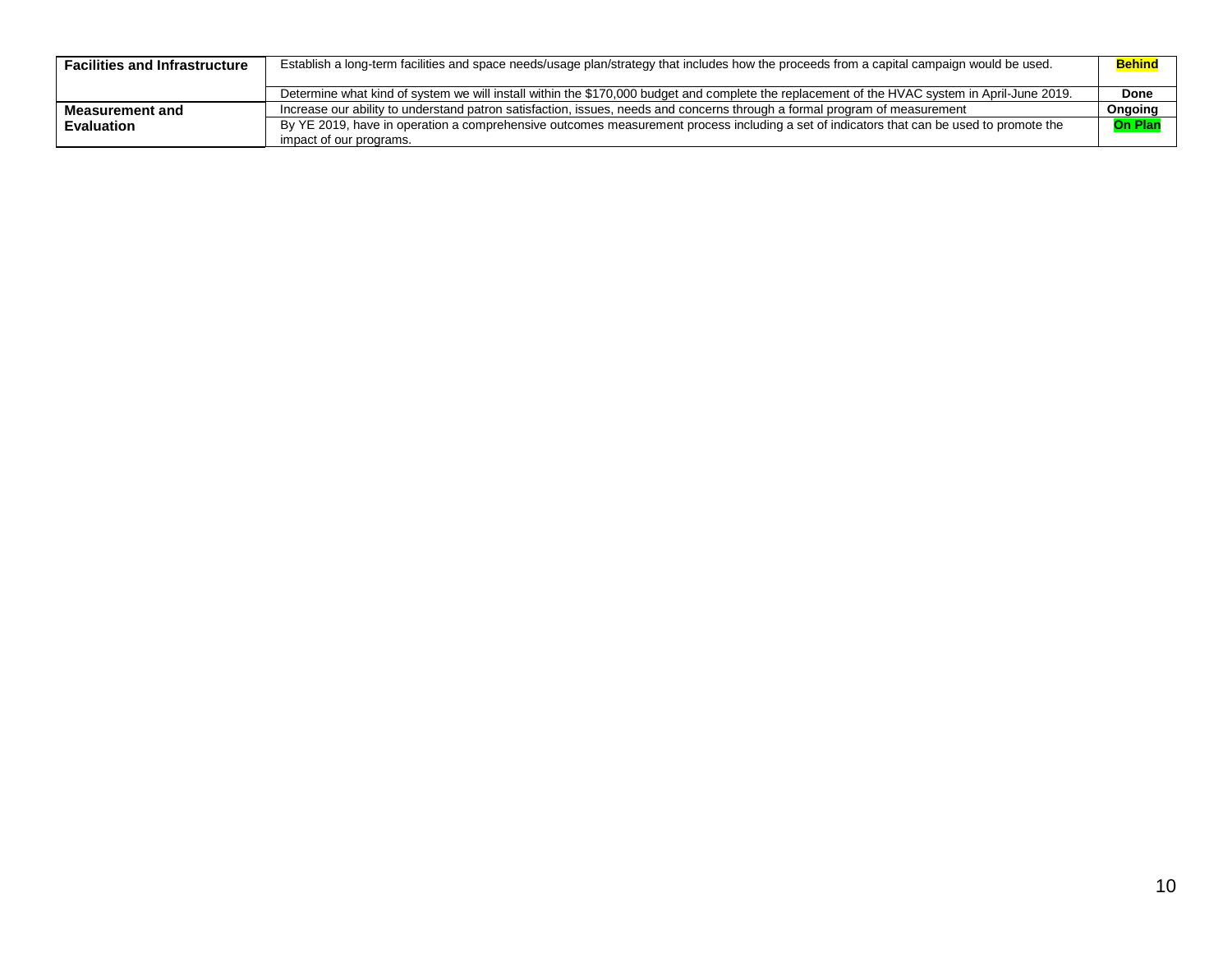#### **Instructions for Completing the Tactical Sections of the Plan**

- First, assign someone from the board or key staff the responsibility for overseeing each tactical plan section. The individual assigned to manage/oversee each section should be the most senior staff or board person (for example: Board Governance would go to the Chair of the Nominating Committee, Programs to the senior staff person in charge of programs, etc.)
- Next, the individuals charged with overseeing each tactical section should meet with the appropriate staff and board team members and review the action steps, eliminating any that are not relevant, have been completed or cannot be done. Other action steps should be changed as appropriate.
- Each action step should be assigned a priority level. Use the Shading feature in Word (the little paint bucket) to fill in the appropriate colors.
- Next, assign a due date or target completion date for each action step in the Date Due Column.
- Indicate who will have primary responsibility for each action step. In the Primary Responsibility Column (names or initials may be used).
- List any team members who will be supporting the action step in the Column labeled Team Members.
- If there is an incremental cost (not budgeted) associated with the action step, enter the estimate in the Estimated Incremental Cost Column.
- Finally, assign a status level in the extreme right-hand column that indicates the status. Each responsible individual is assigned the responsibility of updating the status column at the end of every month by inserting the appropriate fill color. Brief comments may be made in these cells as well related to status. For example, if an action step is in the Red you might want to enter the reason.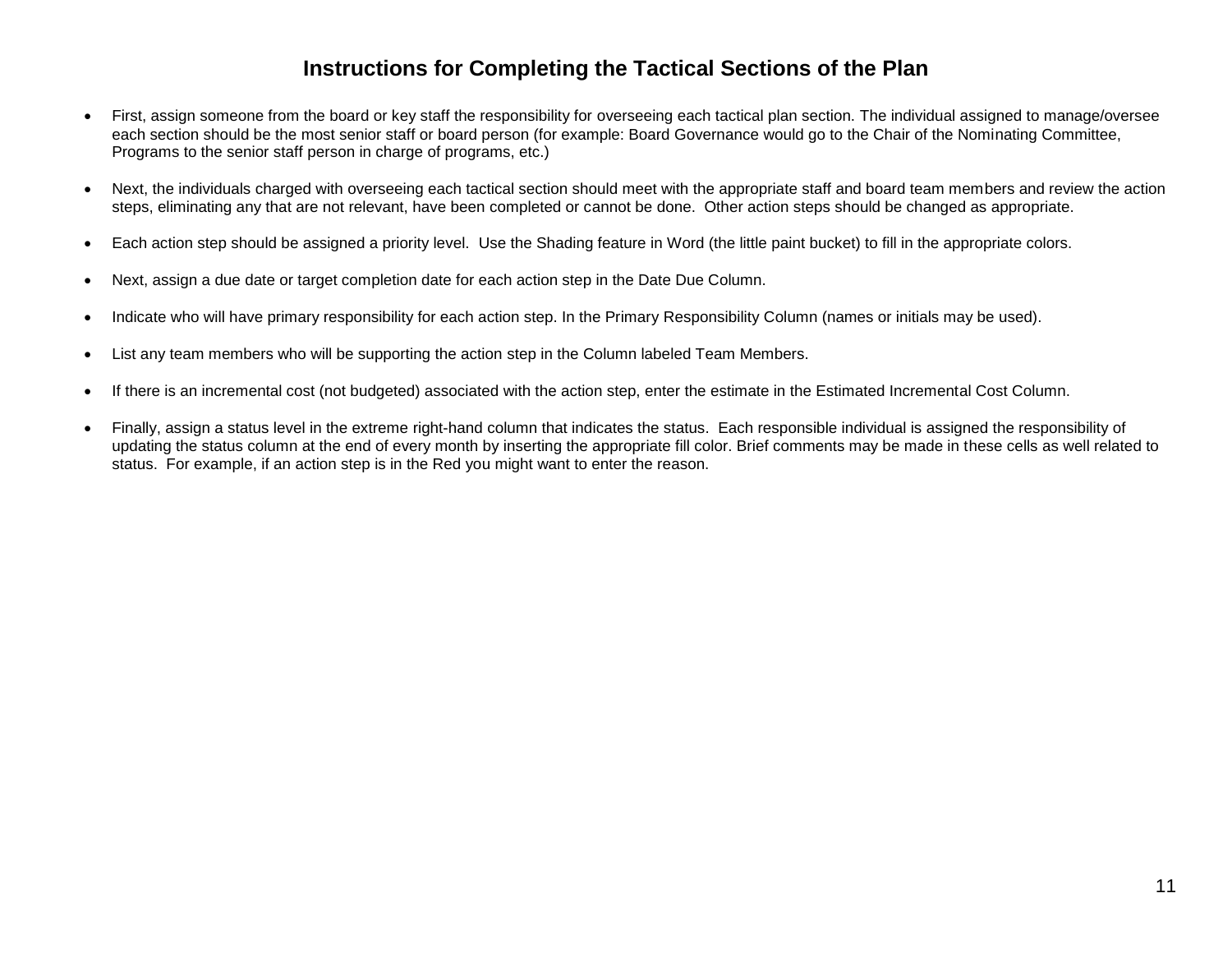### *Rachel Kohl Community Library* **(Governance) Tactical Plan 2019-2020**

#### *2019-2020 Tactical Plans Status as of (7/20/19)*

| <b>Target/Strategy</b><br>(From Annual Goals and Right-<br><b>Hand Column of Strategic Plan</b><br><b>Goal Areas)</b>                                                              | <b>Action Steps for Each Target and/or Strategy</b>                                                                                                                                                                                            | Date<br><b>Due</b> | <b>Primary</b><br>Respon-<br>sibility | <b>Team</b><br>Leaders/<br><b>Members</b> | <b>Estimated</b><br><b>Cost</b> | <b>Priority</b><br>Top<br><b>Mid</b><br>Low | <b>Status</b><br><b>On Plan</b><br><b>Behind</b><br><b>At Risk</b><br><b>Done</b> |
|------------------------------------------------------------------------------------------------------------------------------------------------------------------------------------|------------------------------------------------------------------------------------------------------------------------------------------------------------------------------------------------------------------------------------------------|--------------------|---------------------------------------|-------------------------------------------|---------------------------------|---------------------------------------------|-----------------------------------------------------------------------------------|
| <b>Board Development and Engagement</b>                                                                                                                                            |                                                                                                                                                                                                                                                |                    |                                       |                                           |                                 |                                             |                                                                                   |
| Utilize our 12-member non-fiduciary<br>Development Council more fully.                                                                                                             | Appoint/Update a visible and willing chair to head the<br><b>Development Council</b>                                                                                                                                                           |                    | Randy                                 |                                           |                                 |                                             | <b>On Plan</b>                                                                    |
|                                                                                                                                                                                    | Create a charter for the Development Council that utilizes<br>members help improve Library sustainability, high-level<br>relationships and to bring needed connections and resources to<br>the Library.                                        |                    |                                       |                                           |                                 |                                             | <b>Done</b>                                                                       |
|                                                                                                                                                                                    | Develop stronger & regular communication with Development<br>Council members, e.g. Share minutes of the board meeting with<br>them                                                                                                             | asap               | Randy/E.D.                            |                                           |                                 | Top                                         | <b>Behind</b>                                                                     |
|                                                                                                                                                                                    | Explore with the Development Council establishing an annual<br>"Friend-raising" event, e.g. 40 <sup>th</sup> Anniversary Celebration                                                                                                           | asap               | Randy/E.D.                            |                                           |                                 |                                             | <b>Behind</b>                                                                     |
|                                                                                                                                                                                    | Engage the Development Council in identifying potential<br>resources that would contribute materials etc. to the annual<br>campaign.                                                                                                           | asap               | Randy/E.D.                            |                                           |                                 |                                             | <b>Behind</b>                                                                     |
|                                                                                                                                                                                    | The Board will continue to utilize our Development Council and<br>populating it with individuals who have the capability to connect<br>and advocate on our behalf with local municipal leadership and<br>who bring needed skills to our table. |                    | Randy/E.D.                            |                                           |                                 |                                             | <b>On Plan</b>                                                                    |
|                                                                                                                                                                                    | Identify potential future Board members and invite them to<br>participate on the Development Council in order to help ensure<br>the future strength of the Board.                                                                              |                    | Randy                                 | Randy/Susa<br>nS./Jean                    |                                 |                                             | <b>On Plan</b>                                                                    |
|                                                                                                                                                                                    | Ensure that the Development Council is ethnically and racially<br>diverse.                                                                                                                                                                     | 12/19              | <b>Board</b>                          |                                           |                                 | <b>Mid</b>                                  | <b>On Plan</b>                                                                    |
| Organize a working committee<br>structure at the Board level.<br>Committees will be led by a board<br>member and staffed with non-board<br>volunteers and/or staff as appropriate. | The board will create and staff the following committees:<br>Fundraising/Development, Planning, Executive and others as<br>needed                                                                                                              | 12/19              | <b>Board</b>                          |                                           |                                 | Top                                         | <b>Behind</b>                                                                     |
|                                                                                                                                                                                    | Create a standing Fundraising Committee to include at least 1-2<br>permanent Board members and three Development Council<br>Members willing to lead fundraising efforts.                                                                       |                    |                                       |                                           |                                 |                                             | <b>Behind</b>                                                                     |
| Other                                                                                                                                                                              | Facilitate open Township Board positions/formal to RKL and<br>conduct orientation for new members                                                                                                                                              | 12/31/18           | Twp/Bd                                | Greg/E.D/                                 |                                 | <b>Top</b>                                  | <b>On Plan</b>                                                                    |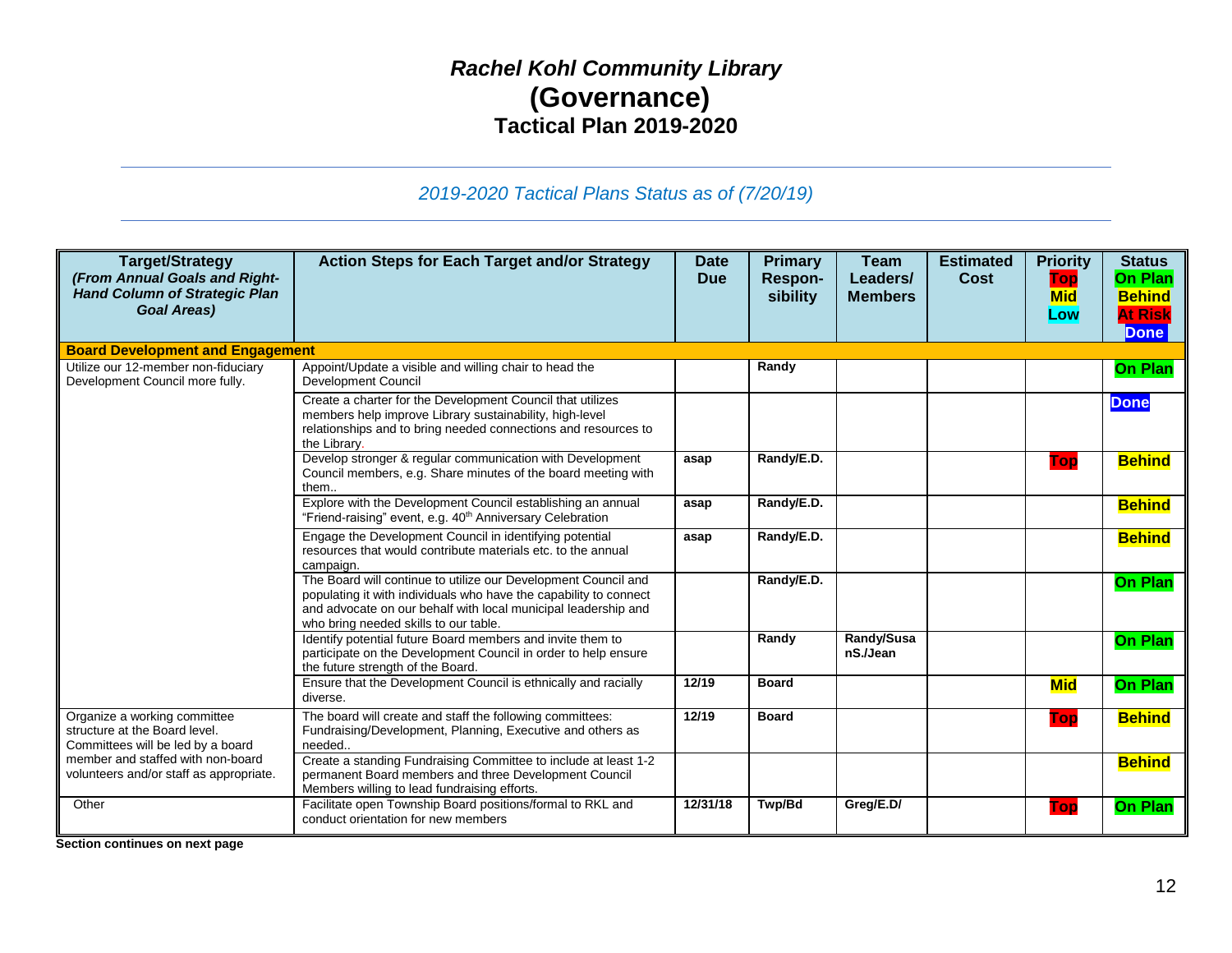| <b>Long-term Sustainability</b>                                                                                                                                                    |                                                                                                                                                       |         |              |                                    |            |                |
|------------------------------------------------------------------------------------------------------------------------------------------------------------------------------------|-------------------------------------------------------------------------------------------------------------------------------------------------------|---------|--------------|------------------------------------|------------|----------------|
| Maintain our connection with<br>EveryLibrary.org for pro-bono<br>assistance in increasing levels of<br>revenue support from all contributing<br>segments including municipalities. | Continue connection with EveryLibrary.org for pro-bono<br>assistance in strengthening our municipal revenues.                                         | Ongoing | Board/E.D.   | E.D., Jean,                        | <b>Mid</b> | Ongoing        |
| By YE 2020, expand the Development                                                                                                                                                 | Identify at least 10 new prospects for the Development Council.                                                                                       |         |              |                                    | <b>Mid</b> | Ongoing        |
| Council to 16 committed individuals.                                                                                                                                               | Meet with prospects and complete a recruiting process.                                                                                                | ???     | <b>Board</b> | Jean                               |            |                |
| Other                                                                                                                                                                              | Our financial priorities going forward will be employee<br>compensation equity, continuing our reserve policy and fund and<br>facilities development. | Ongoing | Board/E.D.   | E.D./ Board/<br><b>Treasurer</b>   | Top        | Ongoing        |
|                                                                                                                                                                                    | Ensure that other libraries in our region are aware of the progress<br>we are making.                                                                 | Ongoing | E.D./Bd      | E.D./Bd                            |            | Ongoing        |
|                                                                                                                                                                                    | Identify and maintain contact with individuals who may be<br>important to a future referendum.                                                        | Ongoing | E.D./Jean    | <b>Danielle</b><br><b>McNichol</b> |            | Ongoing        |
|                                                                                                                                                                                    | Invest time in becoming more adept at utilizing Little Green Light<br>as a donor development and segmentation program.                                | Ongoing | Board/E.D.   | Jean/Susan                         | <b>Mid</b> | <b>On Plan</b> |
|                                                                                                                                                                                    | Continue to Improve our ability to generate news in area<br>newspapers.                                                                               | Ongoing | E.D./Staff   |                                    |            | Ongoing        |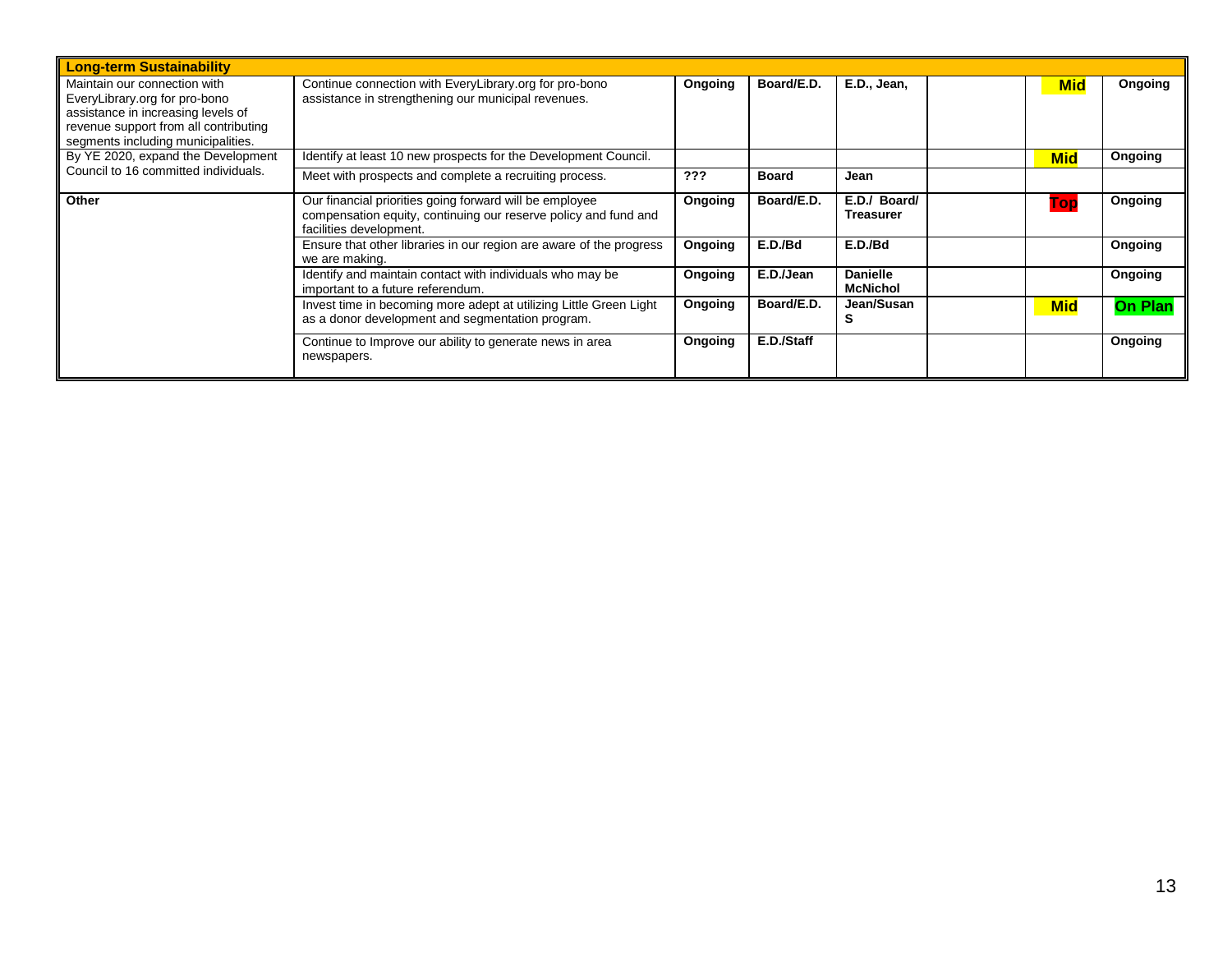### *Rachel Kohl Community Library*  **(Finances, Revenue Generation and Fundraising) Tactical Plan 2019-2020**

| <b>Target/Strategy</b><br>(From Annual Goals and Right-Hand<br><b>Column of Strategic Plan Goal</b><br>Areas) | <b>Action Steps for Each Target and/or</b><br><b>Strategy</b>                                                                                                                                                                                                                    | <b>Date</b><br><b>Due</b> | <b>Primary</b><br>Respon-<br>sibility | <b>Team</b><br><b>Members</b>         | <b>Estimated</b><br>Cost | <b>Priority</b><br>Top<br><b>Mid</b><br>Low | <b>Status</b><br><b>On Plan</b><br><b>Behind</b><br><b>At Risk</b><br><b>Done</b> |
|---------------------------------------------------------------------------------------------------------------|----------------------------------------------------------------------------------------------------------------------------------------------------------------------------------------------------------------------------------------------------------------------------------|---------------------------|---------------------------------------|---------------------------------------|--------------------------|---------------------------------------------|-----------------------------------------------------------------------------------|
| <b>Financial Management, Transparency and Compliance</b>                                                      |                                                                                                                                                                                                                                                                                  |                           |                                       |                                       |                          |                                             |                                                                                   |
| Complete a 2020 operating budget by<br>December 31, 2019.                                                     | The 2020 Budget will include a provision for<br>expanding/growing reserves.                                                                                                                                                                                                      | 12/31/19                  | Board/E.D.                            | Jen, SusanS                           |                          | <b>Top</b>                                  | <b>On Plan</b>                                                                    |
| Add \$\$ to our reserve fund in 2020 (Amount<br>TBD as part of the budgeting process).                        | Continue financial reserves policy and adhere to it.                                                                                                                                                                                                                             | 12/31/20                  | <b>ED/Treasurer</b>                   |                                       |                          |                                             | <b>On Plan</b>                                                                    |
| Our fiscal and financial management will be<br>accurate and transparent at all times.                         | Publish 2019 annual report on the web site.                                                                                                                                                                                                                                      | 2/20                      | Board/E.D.                            | <b>Staff</b><br>SusanS.               |                          | Low                                         | <b>On Plan</b>                                                                    |
| Review and update the by-laws as<br>necessary.                                                                | Check by-laws for inconsistencies                                                                                                                                                                                                                                                | 1/20                      | Board/E.D.                            | <b>Brian</b>                          |                          | <b>Top</b>                                  | <b>On Plan</b>                                                                    |
|                                                                                                               |                                                                                                                                                                                                                                                                                  |                           |                                       |                                       |                          |                                             |                                                                                   |
| Other                                                                                                         |                                                                                                                                                                                                                                                                                  |                           |                                       |                                       |                          |                                             |                                                                                   |
| <b>Governmental Revenues (State and Local)</b>                                                                |                                                                                                                                                                                                                                                                                  |                           |                                       |                                       |                          |                                             |                                                                                   |
| (See Facilities and Infrastructure Section for<br>Keystone Grant goals).                                      | Continue pitches for funding increases from municipalities<br>will be completed in May and June depending on the<br>budgeting schedule for each municipality.                                                                                                                    | Ongoing<br>6/20           | Board/E.D.                            | SusanS/jen.<br>etc                    |                          | Top                                         | <b>On Plan</b>                                                                    |
|                                                                                                               | Establish funding targets for each municipality based on a<br>per-capita. Seek dollar specific funding increases from each<br>of the five communities we serve on an annualized basis,<br>(particularly the municipalities that are in the lowest per-<br>capita funding tiers). | 2/2020                    | Board/E.D.                            | EveryLibrar<br>v/SusanS,<br>Jean, Jen |                          | <b>Top</b>                                  | <b>On Plan</b>                                                                    |
|                                                                                                               | Work with volunteer advisors on developing stronger<br>contacts among municipal leaders.                                                                                                                                                                                         | ongoing                   | Board/E.D.                            | EveryLibrar<br>v/SusanS<br>Randy,     |                          | Top                                         | <b>Ongoing</b>                                                                    |
|                                                                                                               | Identify prospects and host a donor event once a year for<br>large donors.                                                                                                                                                                                                       | 4/2020                    | Board/E.D.                            | Jean &<br>Randy                       |                          | <b>Top</b>                                  | <b>Behind</b>                                                                     |
|                                                                                                               | Host a Library Legislative Engagement functionget<br>Supervisor/liaison.                                                                                                                                                                                                         | 4/2020                    | Board/E.D.                            | Randy &<br><b>E.D.</b>                |                          | <b>Mid</b>                                  | <b>On Plan</b>                                                                    |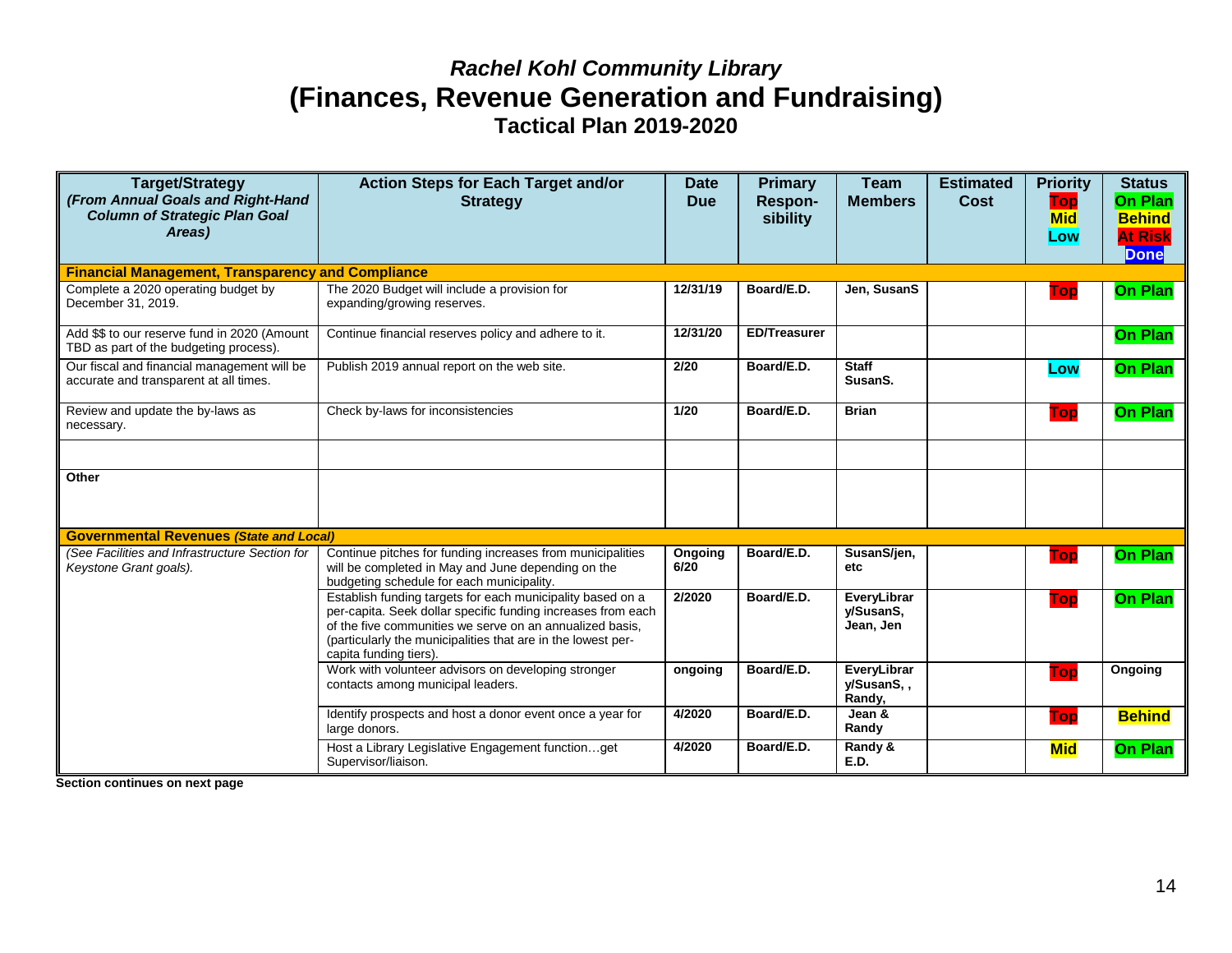| <b>Fundraising</b>                                                                                                                                                                   |                                                                                                                                                                                                                                         |         |                            |                      |            |                |
|--------------------------------------------------------------------------------------------------------------------------------------------------------------------------------------|-----------------------------------------------------------------------------------------------------------------------------------------------------------------------------------------------------------------------------------------|---------|----------------------------|----------------------|------------|----------------|
| Raise at least \$50,000 net from our annual<br>fund drive. Raise the number of individual<br>donors from the current 563 active donors<br>now to 600 and the total average gift from | Create a written "wish list" and prioritized needs inventory<br>for the library that includes a list of desired programs and<br>use the list with potential funders to help sell sponsorships<br>that are of interest to the prospects. | 2/28/20 | E.D.                       |                      | Top        | <b>On Plan</b> |
| \$105 to \$120, a 15% increase.                                                                                                                                                      | Look for ways to expand the reach of our wish list.                                                                                                                                                                                     |         |                            |                      |            | <b>On Plan</b> |
|                                                                                                                                                                                      | Develop a process for accepting monthly donations via on-<br>line credit card transactions.                                                                                                                                             | ???     | Done on<br><b>Website?</b> | Jen/E.D.             |            | <b>On Plan</b> |
| Expand our donor prospect list from the<br>current-2,634 names to 3,000.                                                                                                             | Develop a plan and process for how to specifically target<br>traditionally low contributor segments as potential first-time<br>donors.                                                                                                  | @desk   | E.D./Staff                 |                      |            | <b>On Plan</b> |
| Children's Program Support                                                                                                                                                           |                                                                                                                                                                                                                                         |         |                            |                      |            |                |
|                                                                                                                                                                                      |                                                                                                                                                                                                                                         |         |                            |                      |            |                |
|                                                                                                                                                                                      | Develop an approach for targeting grandparents as a key<br>prospect group for donating to the Children's Program<br>Fund.                                                                                                               | 3/20    | E.D.                       |                      | <b>Mid</b> | <b>On Plan</b> |
| Other                                                                                                                                                                                | Pitches for funding increases from municipalities will be<br>completed in May and June depending on the budgeting<br>schedule for each municipality.                                                                                    |         | E.D. et al                 |                      | <b>Mid</b> | Ongoing        |
| <b>Capital Campaign</b>                                                                                                                                                              |                                                                                                                                                                                                                                         |         |                            |                      |            |                |
| By YE 2020, what actions need to take<br>place to successfully carry out a capital<br>campaign.                                                                                      | Seek a Development Council Member who is conversant<br>with running capital campaigns.                                                                                                                                                  | ??      | Board/E.D.                 | Susan <sub>S</sub> / | <b>Mid</b> | <b>Behind</b>  |
|                                                                                                                                                                                      | Talk with that Council Member, to explore feasibility<br>for a future capital campaign                                                                                                                                                  | 2/20    | E.D./Jean                  |                      | <b>Mid</b> | <b>Behind</b>  |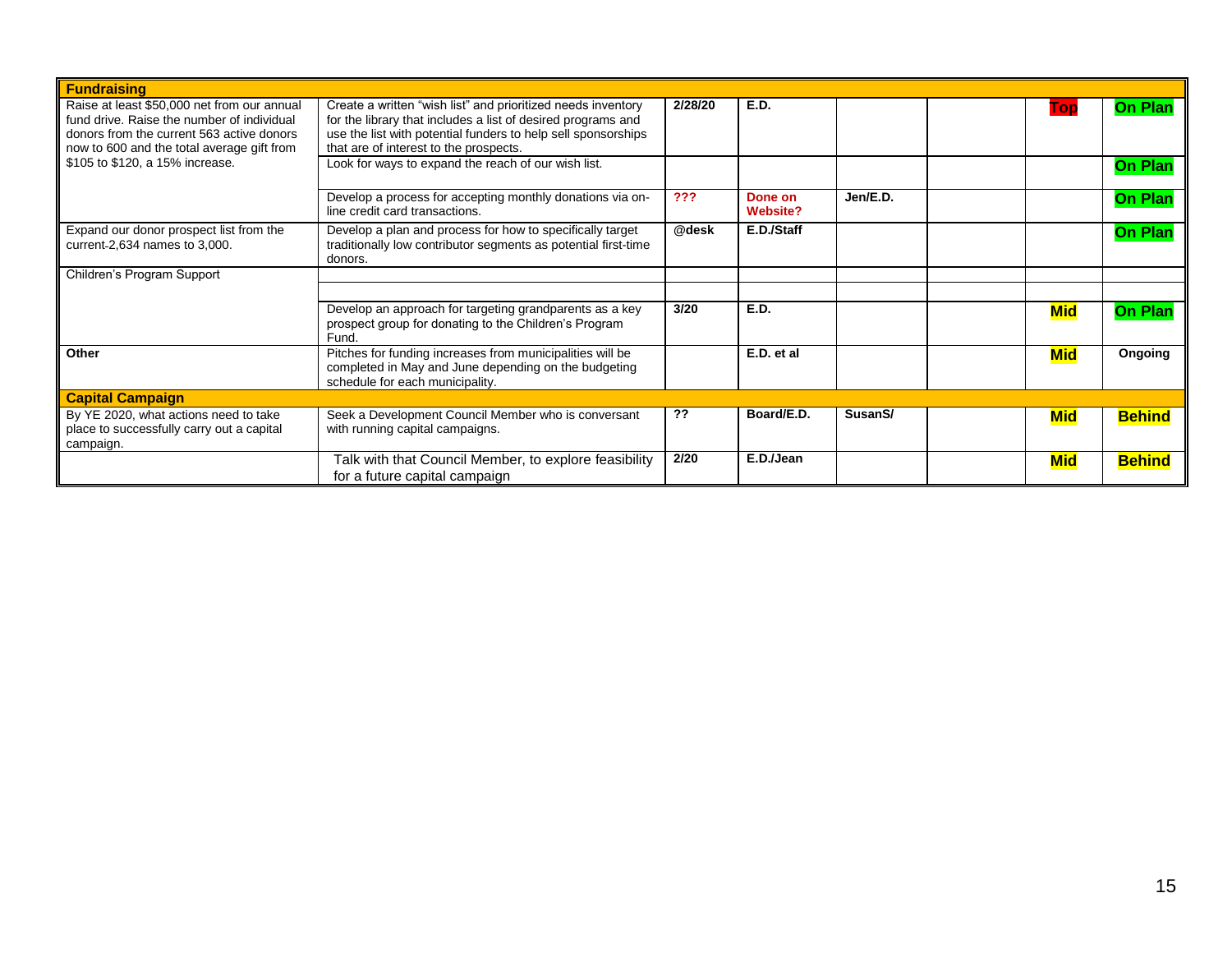### *Rachel Kohl Community Library*  **(Accreditation, Programming and Utilization) Tactical Plan 2019-2020**

| <b>Target/Strategy</b><br>(From Annual Goals and Right-Hand<br><b>Column of Strategic Plan Goal</b><br>Areas)             | <b>Action Steps for Each Target and/or Strategy</b>                                                                                                                                                              | <b>Date</b><br><b>Due</b> | <b>Primary</b><br>Respon-<br>sibility | <b>Team</b><br><b>Members</b> | <b>Estimated</b><br>Cost | <b>Priority</b><br>Top<br><b>Mid</b><br>Low | <b>Status</b><br><b>On Plan</b><br><b>Behind</b><br><b>At Risk</b><br><b>Done</b> |
|---------------------------------------------------------------------------------------------------------------------------|------------------------------------------------------------------------------------------------------------------------------------------------------------------------------------------------------------------|---------------------------|---------------------------------------|-------------------------------|--------------------------|---------------------------------------------|-----------------------------------------------------------------------------------|
| <b>Evolution of the Collection</b>                                                                                        |                                                                                                                                                                                                                  |                           |                                       |                               |                          |                                             |                                                                                   |
| Adapt the Library collections with materials<br>and new learning technologies of interest to<br>our evolving patron base. | Determine what additions must be added to the collection in<br>order to better serve our evolving demographics of our patron<br>base.                                                                            |                           |                                       |                               |                          | <b>Mid</b>                                  |                                                                                   |
|                                                                                                                           | Add ESL, citizenship and language materials to our<br>collections.                                                                                                                                               |                           |                                       |                               |                          | <b>Mid</b>                                  |                                                                                   |
|                                                                                                                           | Continue to move out of books and CDs by utilizing new<br>learning technologies that consume less space and are<br>becoming more popular and sought after.                                                       |                           |                                       |                               |                          | <b>Mid</b>                                  |                                                                                   |
| <b>Program Expansion (Children)</b>                                                                                       |                                                                                                                                                                                                                  |                           |                                       |                               |                          |                                             |                                                                                   |
| Expand children's programming.                                                                                            | Continue children's program plan for the year with<br>participation targets for each offering.                                                                                                                   |                           |                                       |                               |                          | Top                                         |                                                                                   |
|                                                                                                                           | Focus on developing grants and strategic partnerships that<br>will enable us to do more children's programming.                                                                                                  |                           |                                       |                               |                          | <b>Top</b>                                  |                                                                                   |
|                                                                                                                           | Look for new and different types of programming that will<br>raise visibility of the Library and enable us to engage more<br>people                                                                              |                           |                                       |                               |                          | Top                                         |                                                                                   |
|                                                                                                                           | Develop programs or ancillary offerings (story walk,<br>community garden, etc.) with the support of local businesses.                                                                                            |                           | <b>Mindy</b>                          |                               |                          | <b>Top</b>                                  |                                                                                   |
|                                                                                                                           | Explore the feasibility of adding a wider array of weekend and<br>evening programming.                                                                                                                           |                           |                                       |                               |                          | <b>Mid</b>                                  |                                                                                   |
|                                                                                                                           | Create a Grandparents or "Special People" program                                                                                                                                                                | Winter<br>2019            | ED/Mindy                              |                               |                          | <b>Mid</b>                                  |                                                                                   |
|                                                                                                                           | Consider monthly Library-focused events that offer<br>opportunities for broadening exposure and increasing<br>utilization of facilities such as (a fall Trick or Trunk event, Fall<br>Festival, Pet Show, etc.). |                           |                                       |                               |                          | <b>Mid</b>                                  |                                                                                   |
|                                                                                                                           |                                                                                                                                                                                                                  |                           |                                       |                               |                          |                                             |                                                                                   |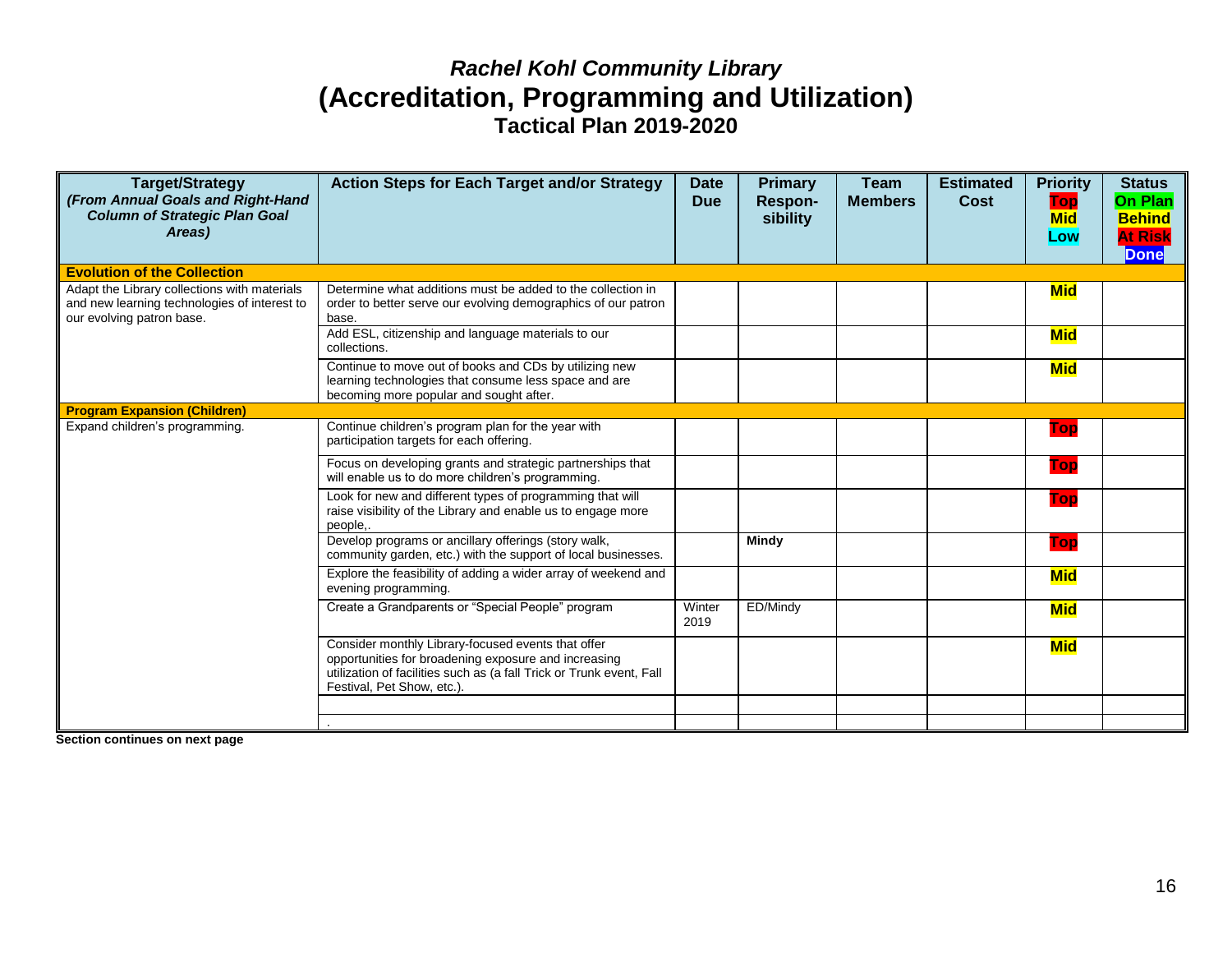| <b>Program Expansion (Adults)</b>                                                                                                |                                                                                                                                                                                                                                                                                                                                                                                                                |         |                                 |            |            |         |
|----------------------------------------------------------------------------------------------------------------------------------|----------------------------------------------------------------------------------------------------------------------------------------------------------------------------------------------------------------------------------------------------------------------------------------------------------------------------------------------------------------------------------------------------------------|---------|---------------------------------|------------|------------|---------|
| Create a separate adult program plan and<br>calendar for the year with participation<br>targets for each offering.               | Identify potential grants or strategic partnerships with<br>businesses or associations that will enable us to do more<br>adult programming. Create a short list of potential<br>sponsors/collaborators for adult programming.                                                                                                                                                                                  | 2/20    | <b>Staff</b>                    | Sara/Greg  | Top        |         |
|                                                                                                                                  | Look for new and different types of programming that will<br>raise visibility of the Library and enable us to engage more<br>people                                                                                                                                                                                                                                                                            |         |                                 |            | <b>Mid</b> |         |
|                                                                                                                                  | Develop programs or ancillary offerings (lectures, how-to<br>events, community garden, etc.) of interest to potentially<br>supporting local businesses. Identify at least five possibilities<br>and present to the board. Consider monthly Library-focused<br>events that offer opportunities for broadening exposure and<br>increasing utilization of facilities such as (a summer Farmer's<br>Market, etc.). |         | <b>E.D.</b>                     | Staff/Sara | <b>Mid</b> |         |
|                                                                                                                                  | Explore the feasibility of adding a wider array of weekend and<br>evening programmingconsider effect on open hours                                                                                                                                                                                                                                                                                             |         | E.D.                            |            | <b>Mid</b> |         |
|                                                                                                                                  | Identify community organizations with which to partner in<br>offering space for Library produced programming.                                                                                                                                                                                                                                                                                                  |         | E.D.J<br><b>Staff</b>           |            | <b>Mid</b> |         |
|                                                                                                                                  | Conduct multicultural events all year long that appeal to the<br>many ethnic and cultural groups in our service area and use<br>these events as tools for enhancing cross-cultural<br>understanding.                                                                                                                                                                                                           |         | E.D.J<br><b>Staff</b>           |            | <b>Mid</b> |         |
|                                                                                                                                  | Reach out with programs that help people use our services,<br>i.e. parent/child activities.                                                                                                                                                                                                                                                                                                                    |         | E.D.J<br><b>Staff</b>           |            | <b>Mid</b> |         |
|                                                                                                                                  | Create a series for parents on how to promote literacy with<br>their children and how to choose appropriate books for them.                                                                                                                                                                                                                                                                                    |         | E.D.J<br><b>Staff</b>           |            | <b>Mid</b> |         |
|                                                                                                                                  | Pursue a collaborative arrangement with the middle school<br>for programming space for children's summer programs.                                                                                                                                                                                                                                                                                             |         | E.D.J<br><b>Staff</b>           |            | <b>Mid</b> |         |
|                                                                                                                                  | Identify other organizations with which we might partner in<br>offering space for Library produced programming.                                                                                                                                                                                                                                                                                                |         | E.D.J<br><b>Staff</b>           |            | <b>Mid</b> |         |
|                                                                                                                                  | Continue investing in "Book Club in a Bag."                                                                                                                                                                                                                                                                                                                                                                    | Ongoing |                                 |            | <b>Mid</b> |         |
| <b>Patron Growth and Utilization</b>                                                                                             |                                                                                                                                                                                                                                                                                                                                                                                                                |         |                                 |            |            |         |
| Determine what measures and metrics we<br>should be utilizing to measure participation<br>and the perceived value of the library | Using measurement data, brainstorm ideas on how we might<br>increase program participation as a major source of patron<br>participation growth.                                                                                                                                                                                                                                                                |         | E.D.J<br><b>Staff</b>           |            | <b>Mid</b> |         |
| across our communities.                                                                                                          | Use Value Calculator stats in all PR pieces and fundraising---<br>raising the awareness.                                                                                                                                                                                                                                                                                                                       |         | E.D.J<br><b>Staff</b>           |            | <b>Mid</b> | Ongoing |
|                                                                                                                                  | Use the Museum Pass Program as a vehicle for promoting<br>Library Value among users.                                                                                                                                                                                                                                                                                                                           |         | E.D.J<br><b>Staff</b>           |            |            | Ongoing |
|                                                                                                                                  | Determine the feasibility/cost/benefits related to adding a<br>Bookmobile to our current programming. (Consider sharing a<br>Bookmobile with another library).                                                                                                                                                                                                                                                 |         | Board/<br>E.D.J<br><b>Staff</b> |            | Low        | Ongoing |
| Emphasize program participation as a major<br>source of patron participation growth.                                             | Explore the how's and where's we might be better able to<br>gain new patrons among program participants.                                                                                                                                                                                                                                                                                                       |         |                                 |            |            | Ongoing |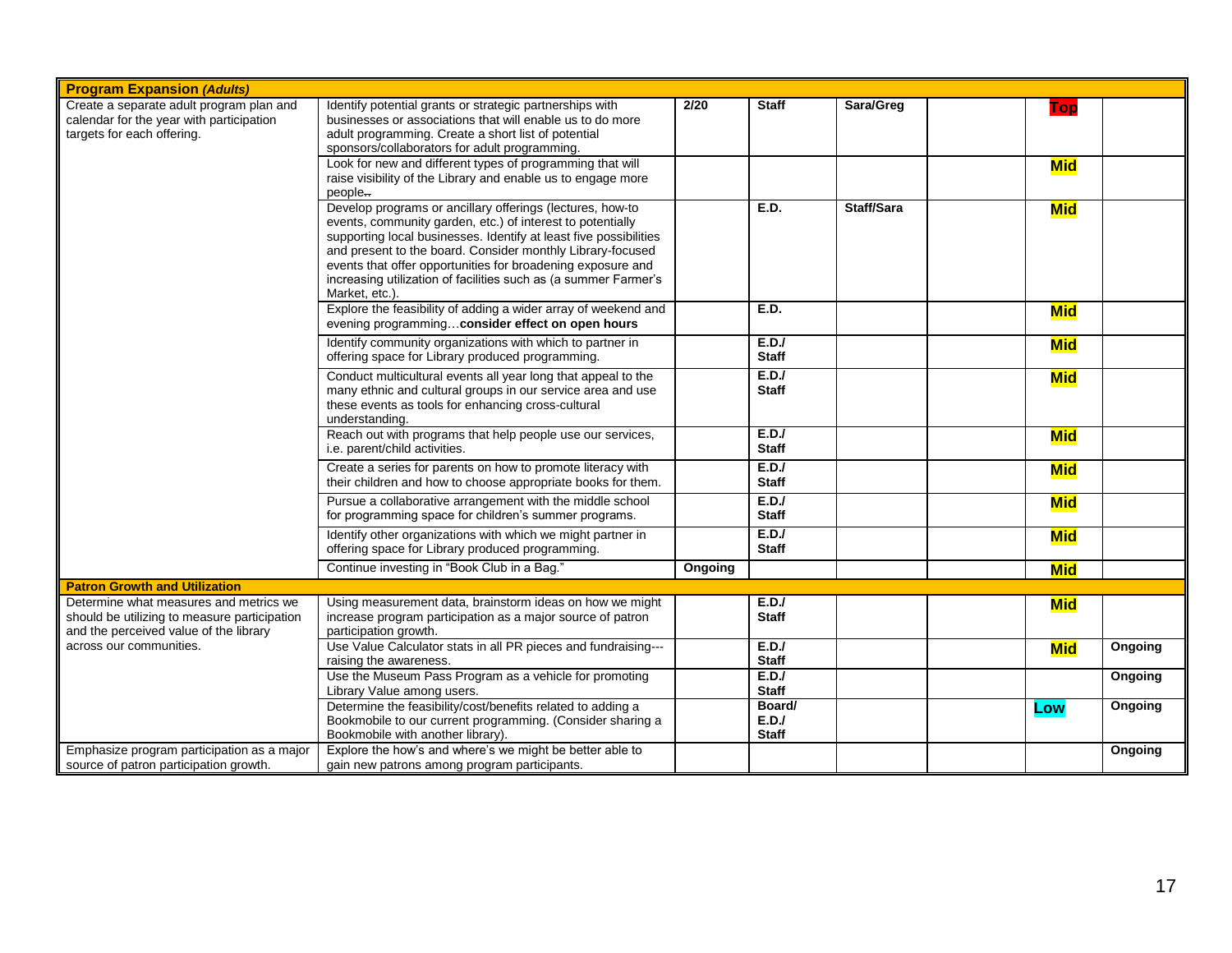### *Rachel Kohl Community Library*  **(Visibility and Reputation) Tactical Plan 2018-2019**

| <b>Target/Strategy</b><br>(From Annual Goals and Right-Hand<br><b>Column of Strategic Plan Goal</b><br>Areas) | <b>Action Steps for Each Target and/or</b><br><b>Strategy</b>                                                                                                                                           | <b>Date</b><br><b>Due</b> | <b>Primary</b><br>Respon-<br>sibility | Team<br><b>Members</b> | <b>Estimated</b><br>Cost | <b>Priority</b><br>Top<br><b>Mid</b><br>Low | <b>Status</b><br><b>On Plan</b><br><b>Behind</b><br><b>At Risk</b><br><b>Done</b> |
|---------------------------------------------------------------------------------------------------------------|---------------------------------------------------------------------------------------------------------------------------------------------------------------------------------------------------------|---------------------------|---------------------------------------|------------------------|--------------------------|---------------------------------------------|-----------------------------------------------------------------------------------|
| <b>Marketing/PR and Communications</b>                                                                        |                                                                                                                                                                                                         |                           |                                       |                        |                          |                                             |                                                                                   |
| Create a greater level of understanding<br>among patrons and prospects of how the                             | Identify and schedule community events to promote the<br>Library at least once a month.                                                                                                                 | Ongoing                   | E.D                                   | <b>Sara</b>            |                          | <b>Mid</b>                                  | <b>On Plan</b>                                                                    |
| Library is funded.                                                                                            | Develop a planned set of communications and media<br>vehicles, each mutually supportive, to be used in promoting<br>he value of the Library.                                                            |                           | <b>Staff</b>                          | Intern                 |                          |                                             | <b>On Plan</b>                                                                    |
|                                                                                                               | Promote a mindset among Board, staff and volunteers that<br>education of the public about the value of the Library starts<br>at the door.                                                               |                           |                                       |                        |                          | <b>Mid</b>                                  | <b>On Plan</b>                                                                    |
|                                                                                                               | Secure volunteers with expertise to develop a<br>marketing/promotion plan and key strategies for the<br>organization.                                                                                   |                           |                                       | Intern                 |                          | <b>Mid</b>                                  | <b>Behind</b>                                                                     |
|                                                                                                               |                                                                                                                                                                                                         |                           |                                       |                        |                          | <b>Mid</b>                                  |                                                                                   |
| Website Update                                                                                                | review/update web page as needed                                                                                                                                                                        | 12/19                     | E.D./Board                            | E.D., staff            |                          | Top                                         | <b>On Plan</b>                                                                    |
| The Rachel Kohl Community Library web<br>site will become an increasingly important                           | Move the donation button on the web site to the landing<br>page and include a donate button on every page.                                                                                              |                           |                                       |                        |                          | Top                                         | <b>Done</b>                                                                       |
| vehicle for awareness building, constituency<br>development and branding.                                     | Conduct a review of the web site to determine what, if any,<br>changes are needed.                                                                                                                      | 6/20                      |                                       |                        |                          | Top                                         | Ongoing                                                                           |
| Improve our ability to create better<br>understanding of the library and its                                  | Produce a brochure highlighting our "message" to<br>residents.                                                                                                                                          |                           |                                       |                        |                          | <b>Mid</b>                                  | <b>Done</b>                                                                       |
| needs/opportunities among residents of the<br>five communities we serve.                                      | Use social media and the Internet as important constituency<br>development tools. Determine how to increase the use of<br>social media and the Internet as important constituency<br>development tools. |                           |                                       |                        |                          | <b>Mid</b>                                  | Ongoing                                                                           |
| Other                                                                                                         | Use the Museum Pass Program as a vehicle for promoting<br>Library Value among users.                                                                                                                    |                           |                                       |                        |                          | Low                                         | Ongoing                                                                           |
|                                                                                                               | Use the Library Value Calculator as a fundraising and<br>marketing data source and tool.                                                                                                                |                           |                                       |                        |                          | Low                                         | Ongoing                                                                           |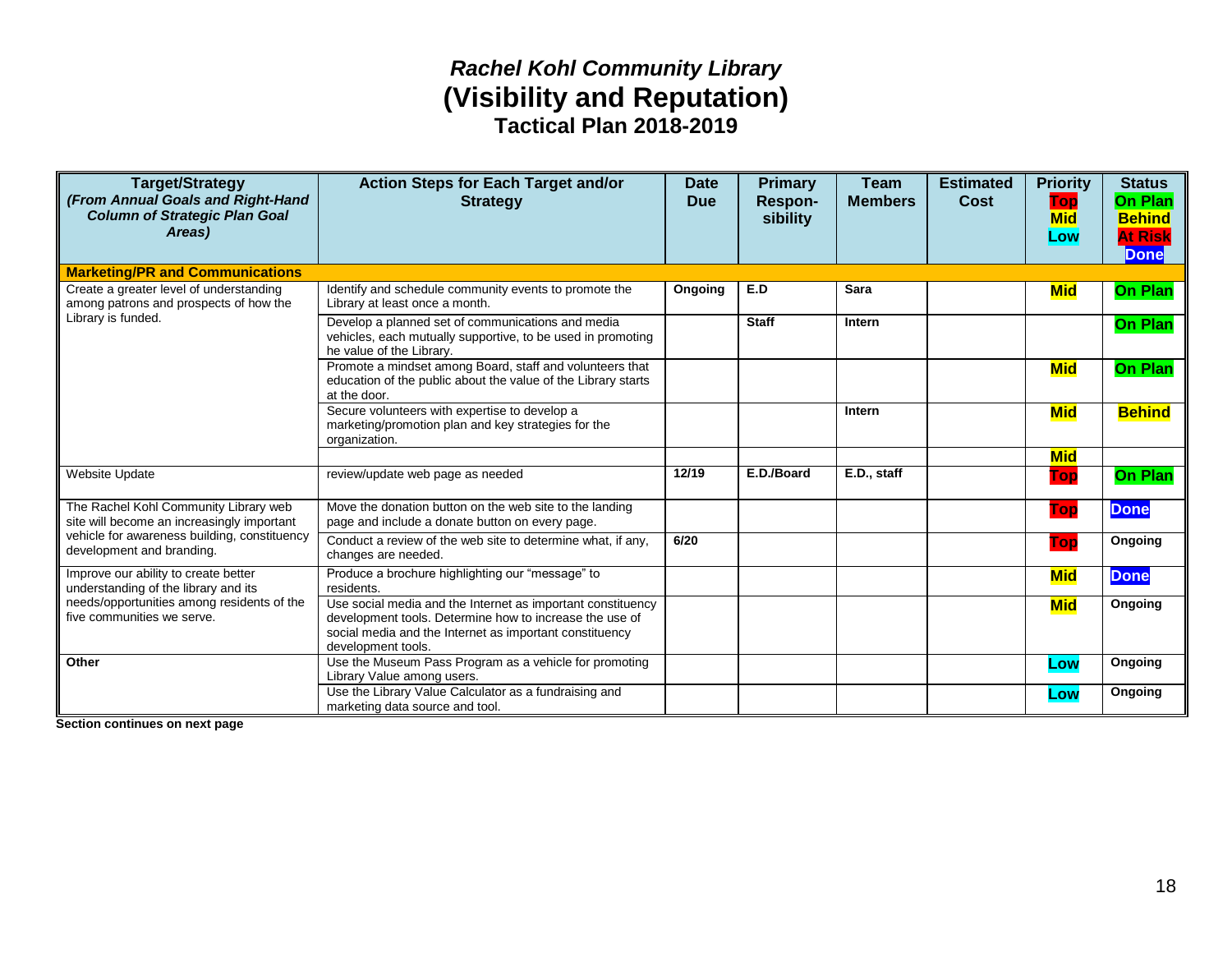| <b>Strategic Relationships</b>                                                                                                                                                               |                                                                                                                                                                                                                                                                                                                                           |         |              |      |            |                |
|----------------------------------------------------------------------------------------------------------------------------------------------------------------------------------------------|-------------------------------------------------------------------------------------------------------------------------------------------------------------------------------------------------------------------------------------------------------------------------------------------------------------------------------------------|---------|--------------|------|------------|----------------|
| Identify and initiate or improve relations with<br>the top 10 most strategically important<br>organizations and individuals with whom we<br>must develop relationships if we are to<br>grow. | Identify and prioritize a list of at least 10 strategically<br>important collaborative partners and begin converting each<br>to RKL advocates. Develop strong, face to face positive<br>relationships with leaders of those organizations as well as<br>community "movers and shakers" who can impact our<br>progress and sustainability. |         | Board/E.D.   |      | Top        | <b>On Plan</b> |
|                                                                                                                                                                                              | Each board member will be responsible for engaging<br>leadership in their municipality for purposes of funding and<br>embracing our mission and to encourage them to become<br>advocates for our mission and vision.                                                                                                                      |         | <b>Board</b> |      | Top        | <b>On Plan</b> |
|                                                                                                                                                                                              | Once a year, conduct a joint Board meeting with the<br>Friends of the Library leadership so that our plans are<br>known and understood.                                                                                                                                                                                                   | 1/22/20 | E.D./Board   | Jean | <b>Mid</b> | <b>On Plan</b> |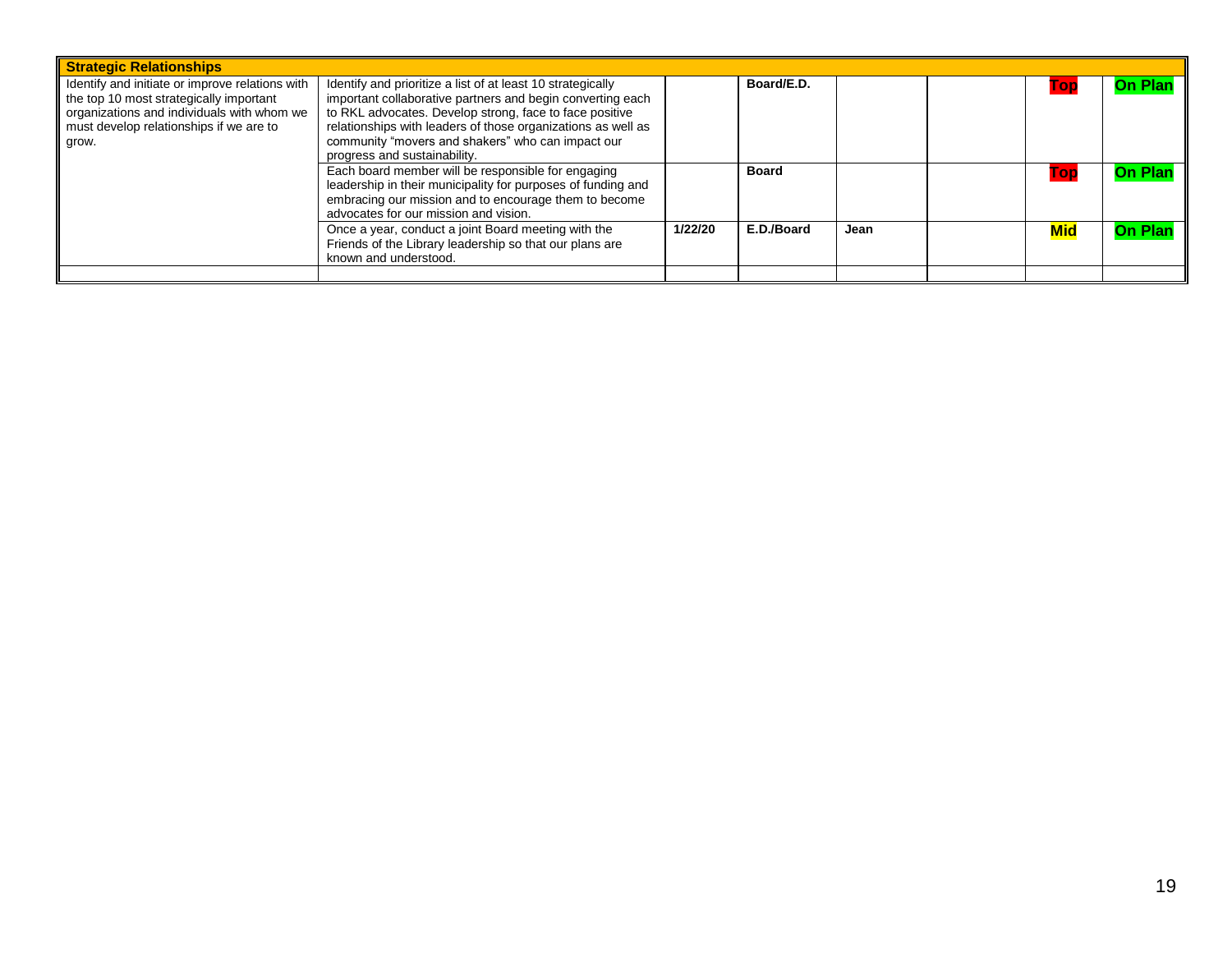### *Rachel Kohl Community Library*  **(Staffing, Administration and Infrastructure) Tactical Plan 2019-2020**

| <b>Target/Strategy</b><br>(From Annual Goals and Right-Hand<br><b>Column of Strategic Plan Goal</b><br>Areas)                     | <b>Action Steps for Each Target and/or Strategy</b>                                                                                                                                                                                                                                                                                                                                                   | <b>Date</b><br><b>Due</b> | <b>Primary</b><br>Respon-<br>sibility | <b>Team</b><br><b>Members</b>    | <b>Estimated</b><br><b>Cost</b> | <b>Priority</b><br>Top<br><b>Mid</b><br>Low | <b>Status</b><br><b>On Plan</b><br><b>Behind</b><br><b>At Risk</b><br><b>Done</b> |
|-----------------------------------------------------------------------------------------------------------------------------------|-------------------------------------------------------------------------------------------------------------------------------------------------------------------------------------------------------------------------------------------------------------------------------------------------------------------------------------------------------------------------------------------------------|---------------------------|---------------------------------------|----------------------------------|---------------------------------|---------------------------------------------|-----------------------------------------------------------------------------------|
| <b>Talent and Organization (Staff, Volunteers and Administration)</b>                                                             |                                                                                                                                                                                                                                                                                                                                                                                                       |                           |                                       |                                  |                                 |                                             |                                                                                   |
| The board will spend a portion of one<br>meeting a year specifically focusing on staff<br>needs, concerns, ideas, etc.            | Devote a portion of one Board meeting every year to listening<br>to key staff in terms of their concerns, ideas, needs, etc.<br>through Director's monthly Report.                                                                                                                                                                                                                                    | onging                    | E.D/Board                             | E, D.                            |                                 |                                             | <b>On Plan</b>                                                                    |
|                                                                                                                                   | Establish a proposed time table and salary parameters.                                                                                                                                                                                                                                                                                                                                                | 1/20                      | E.D./Board                            |                                  |                                 | <b>On Hold</b>                              |                                                                                   |
| Seek an experienced volunteer who is<br>willing to serve as a grant write until a PT<br>development director can be hired.        | Develop a job description for the future development director.                                                                                                                                                                                                                                                                                                                                        |                           | E.D.                                  | E.D.                             |                                 |                                             | <b>Behind</b>                                                                     |
| Hire a website person                                                                                                             | Use Rotary grant to fund website hire.                                                                                                                                                                                                                                                                                                                                                                | 12/19                     | <b>E.D.</b>                           |                                  |                                 | <b>Mid</b>                                  | <b>Behind</b>                                                                     |
| Other                                                                                                                             | Utilize the salary and benefits survey that is being done by<br>the Haverford library.                                                                                                                                                                                                                                                                                                                |                           | E.D/Board                             |                                  |                                 |                                             | <b>On Plan</b>                                                                    |
|                                                                                                                                   | Determine how, and at what level, we will fund a pension<br>package for our executive director.                                                                                                                                                                                                                                                                                                       | On<br>hold                | <b>Board</b>                          |                                  |                                 | <b>On Hold</b>                              | <b>Behind</b>                                                                     |
|                                                                                                                                   | Conduct an annual Library, Volunteer Recognition event.                                                                                                                                                                                                                                                                                                                                               | 11/19                     | <b>Friends</b>                        | E.D./Friends<br><b>President</b> |                                 |                                             | <b>At Risk</b>                                                                    |
| <b>Facilities and Infrastructure</b>                                                                                              |                                                                                                                                                                                                                                                                                                                                                                                                       |                           |                                       |                                  |                                 |                                             |                                                                                   |
| Establish a long-term facilities and space<br>needs/usage plan/strategy that includes<br>how the proceeds from a capital campaign | Appoint an ad-hoc committee made up of the board and ED<br>to develop recommendations on long-term space utilization or<br>alternatively, a move to a new location.                                                                                                                                                                                                                                   |                           | Board/E.D.                            |                                  |                                 | Top                                         | Ongoing                                                                           |
| would be used. Base all expansion<br>decisions on our ability to staff and manage                                                 | Identify what our most critical near-term capital expenditure<br>needs are that will require our attention in the next 1-3 years.                                                                                                                                                                                                                                                                     |                           | Board/E.D.                            |                                  |                                 | Top                                         | Ongoing                                                                           |
| the programs and activities.                                                                                                      | Determine what the long-term goal should be for the location<br>of the Library. Base all expansion decisions on our ability to<br>staff and manage the programs and activities. In the event it<br>is decided to remain in our current location, reconfigure and<br>expand the space to include individual study spaces, small<br>community meeting rooms, tutoring spaces and programming<br>spaces. |                           |                                       |                                  |                                 | Top                                         | <b>Ongoing</b>                                                                    |
| Keystone Grant HVAC. Grant accepted<br>9/20/18! System Installation in process.                                                   | Sync system install within the \$170,000 budget and complete<br>the replacement of the HVAC system by April 2020.                                                                                                                                                                                                                                                                                     | 4/20                      | Board/E.D.                            | E.D./Greg                        |                                 | <b>Top</b>                                  | <b>On Plan</b>                                                                    |
| Other                                                                                                                             | Ask Friends to purchase or seek donations of comfortable<br>furniture for quiet and reading areas from corporations in our<br>region.                                                                                                                                                                                                                                                                 | $\overline{??}$           | Board/E.D.                            | E.D./Friends<br><b>President</b> |                                 | <b>Mid</b>                                  | 7777                                                                              |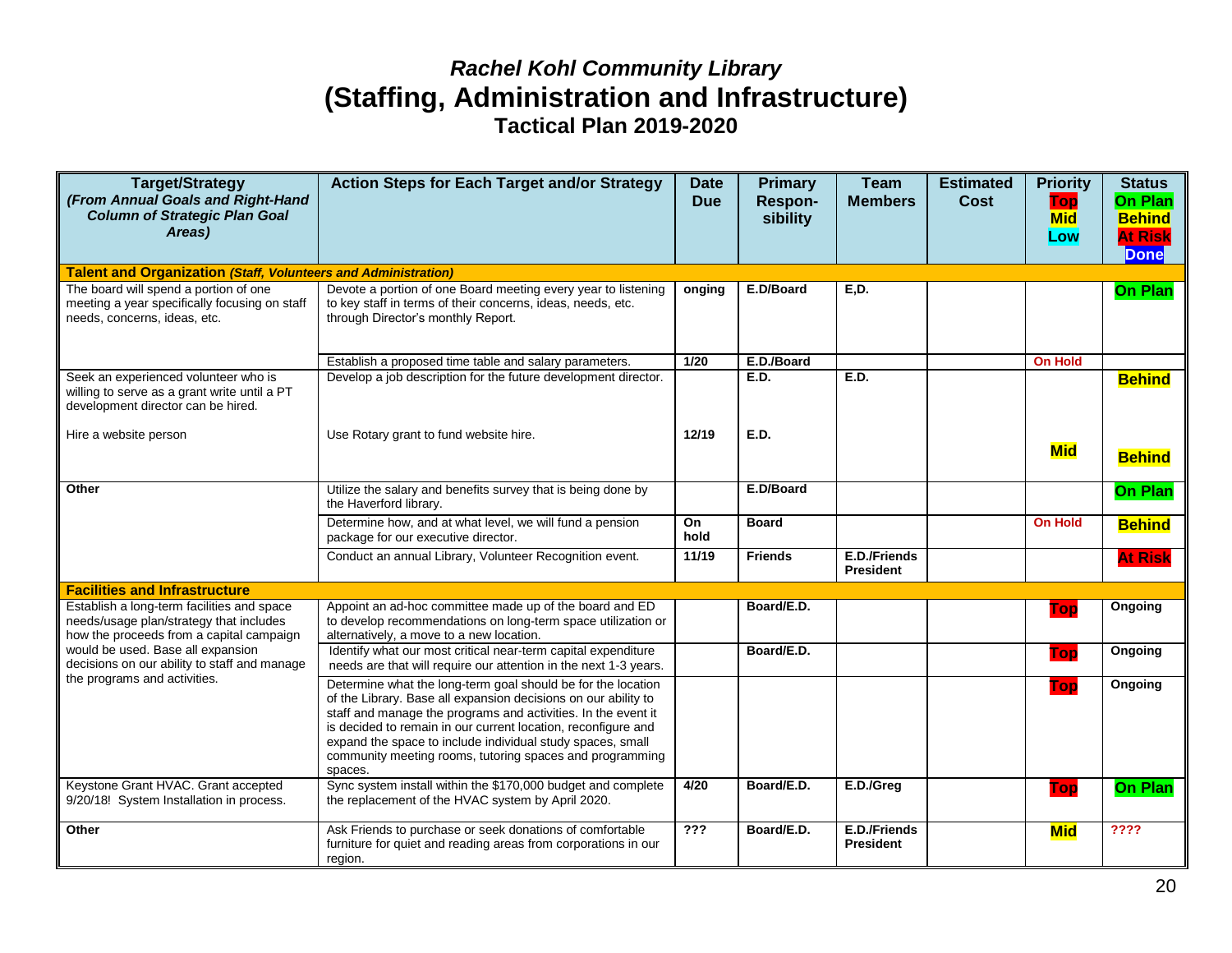| <b>Measurement and Evaluation</b>                                                                                                                                            |                                                                                                                                                                                                                                                                                                                                                                                              |         |               |  |     |                |                |
|------------------------------------------------------------------------------------------------------------------------------------------------------------------------------|----------------------------------------------------------------------------------------------------------------------------------------------------------------------------------------------------------------------------------------------------------------------------------------------------------------------------------------------------------------------------------------------|---------|---------------|--|-----|----------------|----------------|
| Increase our ability to understand patron<br>satisfaction, issues, needs and concerns<br>through a formal program of measurement.                                            | E.D. to meet quarterly with staff to discuss the<br>implementation of the Strategic Plan and where we are in<br>terms of meeting our Mission and Vision.                                                                                                                                                                                                                                     | 4/30/20 | Board/E.D.    |  | Mid | <b>On Plan</b> |                |
|                                                                                                                                                                              | Develop a survey to measure Customer Serviceuse on-line<br>Monkey Survey or like; send link via Township newsletters<br>and/or have survey @ library                                                                                                                                                                                                                                         | 1/20    | E.D/volunteer |  |     | <b>Mid</b>     | <b>At Ris</b>  |
| By YE 2019, have in operation a<br>comprehensive outcomes measurement<br>process including a set of indicators that<br>can be used to promote the impact of our<br>programs. | Determine what we can effectively measure and how to<br>gather the data. We will measure impacts as well as outputs.<br>Focus not only on numbers of patrons served, but on<br>measurable impacts of their exposure to the Library.<br>Note: message should include RKL \$2.3 million value of<br>library services, e.g. books, DVD, museum passes,<br>programs, etc. on a \$400,000 budget. | 4/30/19 | <b>E.D.</b>   |  |     | TOI            | <b>On Plan</b> |
|                                                                                                                                                                              |                                                                                                                                                                                                                                                                                                                                                                                              |         |               |  |     |                |                |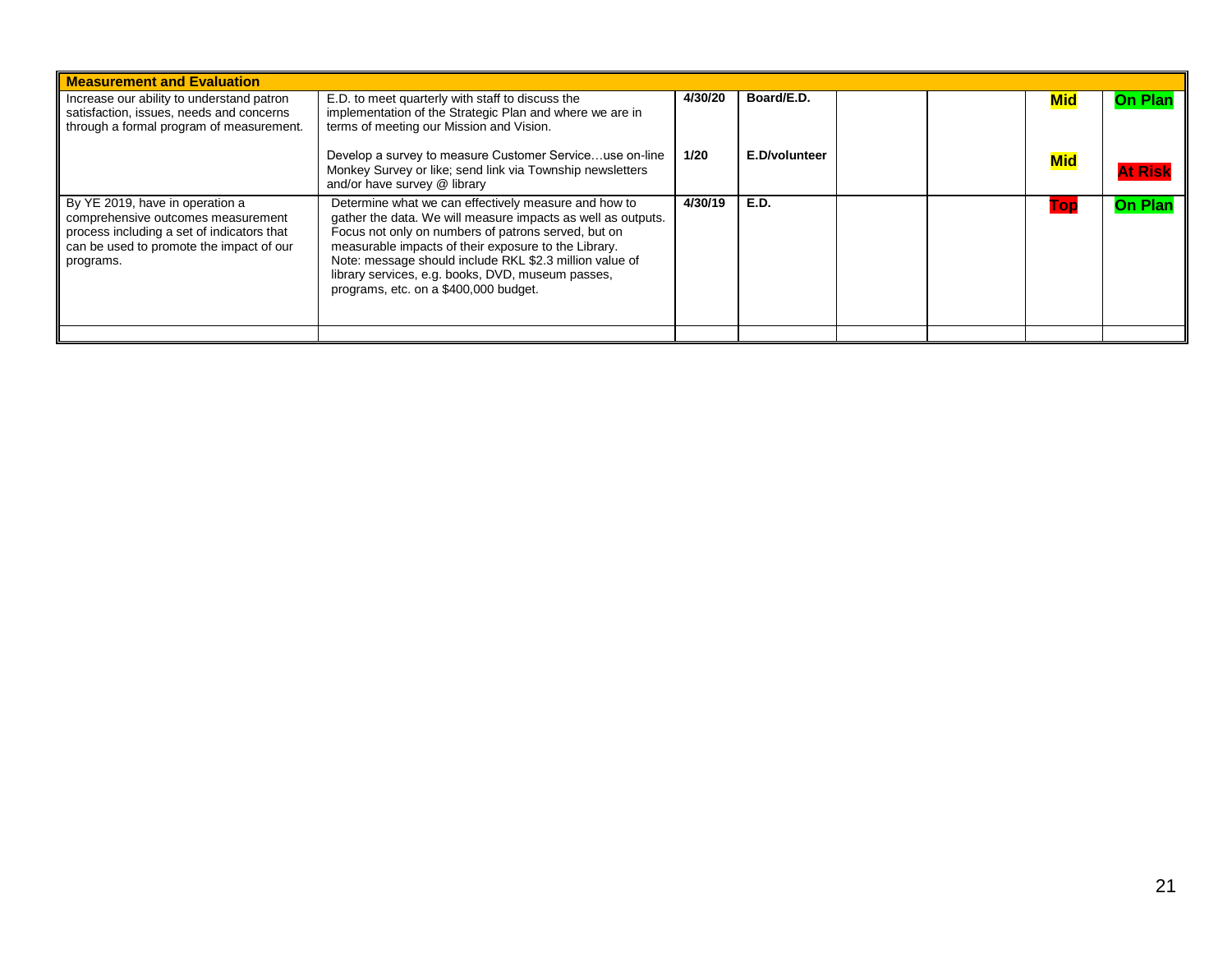# **Rachel Kohl Community Library Key Measures for 2016-2022 As of 6/17/19**

| <b>Key Measure Areas</b>                                                  | 2016<br><b>Actual</b> | 2017          | 2018                                     | 2019                        | 2020   | 2021 | 2022 |
|---------------------------------------------------------------------------|-----------------------|---------------|------------------------------------------|-----------------------------|--------|------|------|
|                                                                           |                       |               | <b>Utilization Measures</b>              |                             |        |      |      |
| Total registered users                                                    |                       |               |                                          |                             |        |      |      |
| # of registered Library card holders as pf<br>9/1/18                      | 15,622                | 15,822        | 16,182                                   |                             |        |      |      |
| Circulation of electronic materials                                       | 29,714                | 27,244        | 27,255                                   |                             |        |      |      |
| Circulation of physical items                                             | 145,858               | 124,822       | 131,461                                  |                             |        |      |      |
| Total circulation of materials                                            | 175,572               | 152,066       | 158,716                                  |                             |        |      |      |
| # of Children's Books borrowed                                            | 80,982                | 79,893        | 81,150                                   |                             |        |      |      |
| Total visits for year                                                     | 88,929                | 73,000        | 74,691                                   |                             |        |      |      |
| Total visits to the Library web site                                      | 33,500                | 31,600        | 30,300                                   |                             |        |      |      |
| # of patrons accessing the internet via our<br>computers                  |                       |               |                                          |                             |        |      |      |
| Average \$ value of Library to representative<br>cross section of patrons |                       | \$2.3 million |                                          |                             |        |      |      |
| Average ROI to Community by patron                                        | $-9,119$              | 418           |                                          |                             |        |      |      |
|                                                                           |                       |               |                                          |                             |        |      |      |
|                                                                           |                       |               | <b>Financial Measures</b>                |                             |        |      |      |
| Target/total revenues raised                                              | 333,196               | 423,941       | 532,651                                  |                             |        |      |      |
| Target budget at beginning of year                                        | 413,718               | 432,178       | 454,415                                  | 597,325                     |        |      |      |
| Actual direct public support raised from annual<br>appeal                 |                       |               |                                          |                             |        |      |      |
| <b>Actual Total revenues</b>                                              | 428,355               | 405,134       | 532,562                                  |                             |        |      |      |
| Actual Expenses for full year                                             | 420,014               | 404,716       | 371,693                                  |                             |        |      |      |
|                                                                           |                       |               |                                          |                             |        |      |      |
|                                                                           |                       |               |                                          |                             |        |      |      |
| Actual net assets at yearend                                              | 8,340                 |               | 160,870                                  |                             |        |      |      |
| Reserve Fund \$\$ set aside                                               | $\Omega$              | 0             | 0                                        | \$1,000/month               |        |      |      |
| Average ROI to community by patron                                        | $-9,119$              | 418           |                                          |                             |        |      |      |
|                                                                           |                       |               | <b>Revenues and Fundraising Measures</b> |                             |        |      |      |
| # of individual prospects on data base                                    |                       |               | 2646                                     |                             |        |      |      |
| Total number of donors                                                    |                       |               | 595                                      |                             |        |      |      |
| # of under \$100 individual donors                                        |                       |               | 543                                      |                             |        |      |      |
| # of under \$101-\$250 individual donors                                  |                       |               | 40                                       |                             |        |      |      |
| # of \$251-\$999 individual donors                                        |                       |               | 6                                        |                             |        |      |      |
| # of \$1,000+ donors                                                      |                       |               | 6                                        |                             |        |      |      |
| \$ Total Individual Gifts                                                 | 29,585                |               |                                          |                             |        |      |      |
| \$                                                                        |                       |               |                                          |                             |        |      |      |
| \$ Rotary \$ received                                                     | 10,000                | 5,000         | 7,500                                    | $\overline{?}$              |        |      |      |
| # of Grants Submitted to Foundations et al                                |                       |               | 2                                        | Keystone & ALA?<br>& Rotary | 85,000 |      |      |
| # of Granting Foundations                                                 |                       |               | $\mathbf{2}$                             | Keystone &<br>Rotary        |        |      |      |
| \$ Total Foundation Grants                                                |                       |               | 10,000                                   |                             |        |      |      |
| # of Business prospects on database                                       |                       |               | ?                                        | 192                         |        |      |      |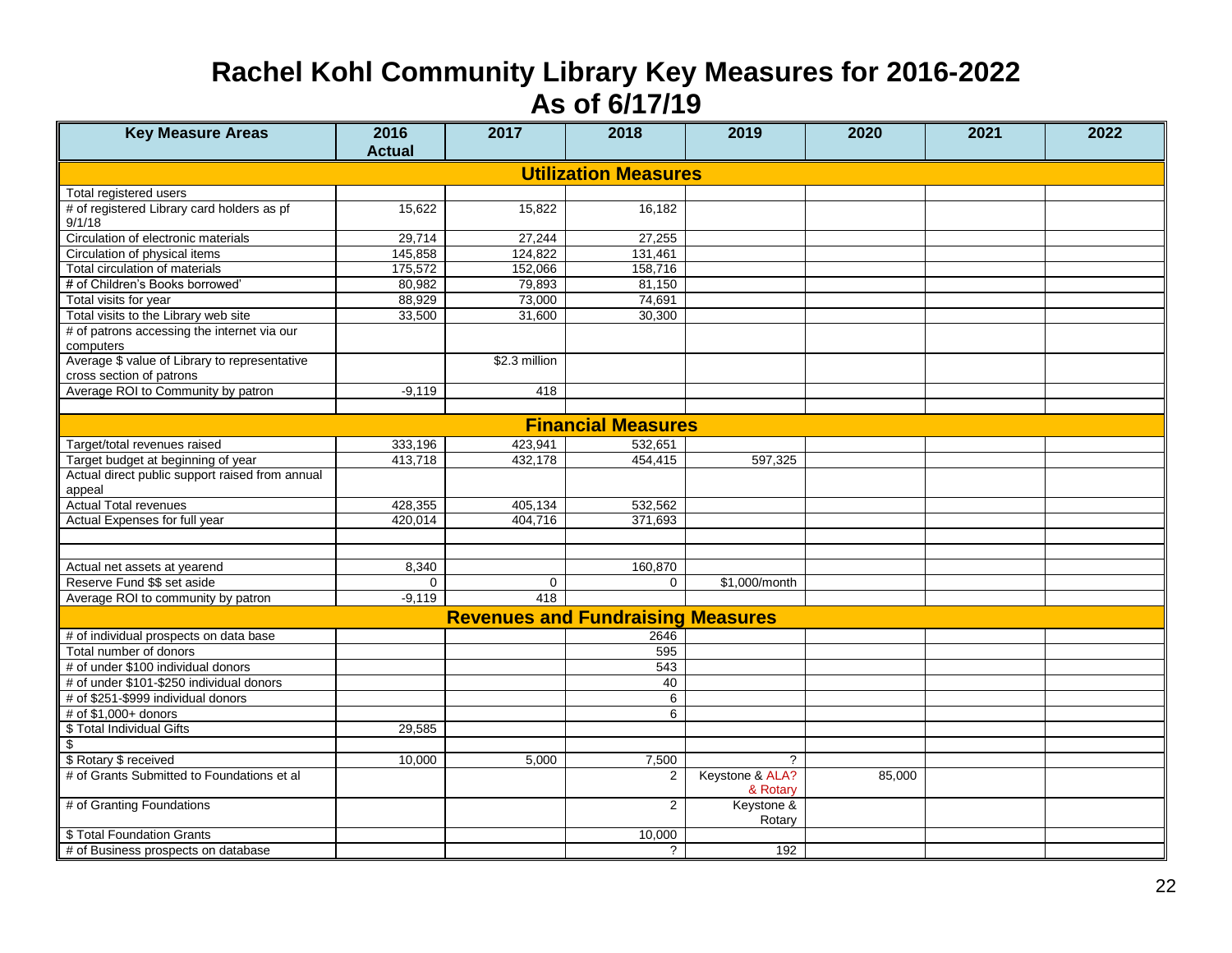| # of Business and Corporations Donating                               |                 |                    | $\overline{7}$                |  |  |
|-----------------------------------------------------------------------|-----------------|--------------------|-------------------------------|--|--|
| Total \$ Donated by Businesses and                                    |                 | 500                | 900                           |  |  |
| Corporations                                                          |                 |                    |                               |  |  |
| # of \$500+ business/corporate donors                                 |                 |                    | $\mathbf{1}$                  |  |  |
| \$ Grant from Friends of the Library                                  | 3,376           |                    | 5,409                         |  |  |
| \$ Net fees from goods sold                                           | 376             |                    | 2,653                         |  |  |
| \$ Revenues from late fees                                            | 14,385          |                    | 16,569                        |  |  |
| \$ From State                                                         | 40,637          | 63,000             | 40,150                        |  |  |
| <b>\$From County</b>                                                  | 8,416           | 7,869              | 7,869                         |  |  |
| \$ From Chester Heights                                               | 10,000          | 12,655             | 12,655                        |  |  |
| \$ From Concord                                                       | 178,000         | 185,000            | 185,000                       |  |  |
| \$ From Chadds Ford                                                   | 8.000           | 8.000              | 8,000                         |  |  |
| \$ From Thornbury                                                     | 30,000          | 40,140             | 40,140                        |  |  |
| \$ From Bethel                                                        | 35,000          | 35,000             | 35,000                        |  |  |
|                                                                       |                 |                    |                               |  |  |
| Individual giving as a % of total revenues                            |                 | 11.9               | 14.5                          |  |  |
| State revenues as % of total revenues                                 |                 | 16.4               | 10.6                          |  |  |
| Municipal revenues as % of total revenues                             |                 | 63.4               | 66.6                          |  |  |
| Program revenues as % of total revenues                               |                 |                    |                               |  |  |
| Business donations as % of total revenues                             |                 |                    |                               |  |  |
|                                                                       |                 |                    |                               |  |  |
|                                                                       |                 |                    | <b>Collection Measures</b>    |  |  |
| Catalogued items                                                      | 62.509          | 34.802             | 38.387                        |  |  |
| <b>Print Materials</b>                                                | 34,732          | 30,323             | 32,705                        |  |  |
| E Books                                                               | 21,879          | 25,359             | 28,056                        |  |  |
| Audio Units physical                                                  | 3,083           | 2,863              | 3,004                         |  |  |
| Audio Units downloadable                                              | 7,835           | 8,599              | 9,279                         |  |  |
| Video Units physical                                                  | 1,653           | 1,607              | 1,637                         |  |  |
| Video Units downloadable                                              |                 |                    |                               |  |  |
| Current periodicals print                                             | 45              | 49                 | 56                            |  |  |
| Current periodicals electronic                                        | 219             | 229                | 193                           |  |  |
| Current serial subscriptions                                          | 45              | 51                 | 59                            |  |  |
| Local other electronic collections                                    | 43              | 42                 | 43                            |  |  |
| State electronic collections                                          | $\overline{22}$ | 23                 | $\overline{23}$               |  |  |
| Loans to other libraries                                              | 5.689           | 4.764              | 5,297                         |  |  |
| Loans from other libraries                                            | 19,406          | 16,960             | 21,008                        |  |  |
|                                                                       |                 |                    | <b>Participation Measures</b> |  |  |
| <b>Total Registered Users</b>                                         | 7,843           | 8,408              | 16,182                        |  |  |
| Annual number of library visits                                       | 88,929          | 72,781             | 74,691                        |  |  |
| Circulation of Children's Materials                                   | 80.982          | 76.893             | 81.150                        |  |  |
| Circulation of Physical Items                                         | 145,858         | 124,822            | 131,461                       |  |  |
| Circulation of E Books                                                | 29,714          | 27.244             | 27,255                        |  |  |
| Total circulation of all materials                                    | 175,572         |                    |                               |  |  |
| <b>Total Collection use</b>                                           | 175,572         | 152,066<br>152,066 | 158,716<br>158,716            |  |  |
|                                                                       |                 |                    |                               |  |  |
| Total annual service hours<br># of children's programs (11 and under) | 2,862           | 2,630              | 2,630                         |  |  |
|                                                                       | 263             | 202                | 344                           |  |  |
| # of young adult programs (12-18                                      | 20              | 10<br>89           | 10                            |  |  |
| # of adult programs (19+)                                             | 184             |                    | 139                           |  |  |
| Children's program attendance                                         | 6,731           | 5093               | 6,659                         |  |  |
| Young adult program attendance                                        | 146             | 104                | 48                            |  |  |
| Adult program attendance                                              | 1,316           | 1,060              | 1,579                         |  |  |
| Total RK Library programs                                             | 467             |                    |                               |  |  |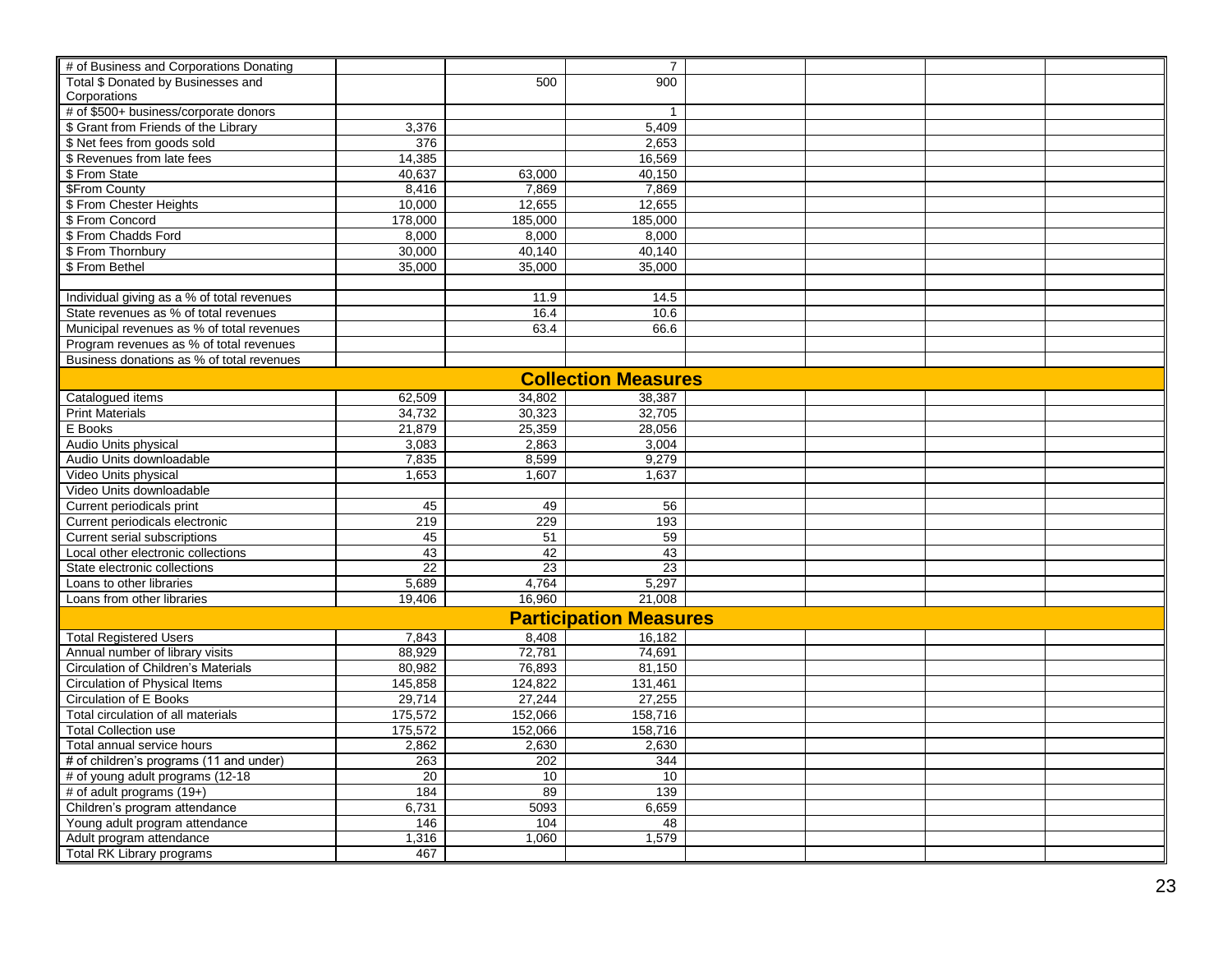| Total RK Library Program Attendance          | 8,193     | 6,257 | 8,286                  |  |  |
|----------------------------------------------|-----------|-------|------------------------|--|--|
| # of Participants in STEM programs           |           |       | 1,369                  |  |  |
| # of Participants in Slime Labs              |           |       |                        |  |  |
| # of participants in Summer Reading Programs |           |       | 521                    |  |  |
| # of meetings hosted                         |           |       |                        |  |  |
| # of people using meeting rooms              |           |       |                        |  |  |
| # of Museum Passes borrowed                  |           |       | 241                    |  |  |
| Total # attending Library events             | 8,193     | 6,257 |                        |  |  |
| # of individual uses of Library computers    | ??? 3,298 | 2,908 | 2,806                  |  |  |
| # computer usage (in minutes)                |           |       | ??? 1,599              |  |  |
|                                              |           |       | <b>Talent Measures</b> |  |  |
| FT Staff                                     |           |       | 3                      |  |  |
| PT Staff                                     |           |       | 8                      |  |  |
| Volunteer staff #                            |           |       |                        |  |  |
| Volunteer staff hours total                  | 1976      | 1872  | 1746.5                 |  |  |
|                                              |           |       |                        |  |  |